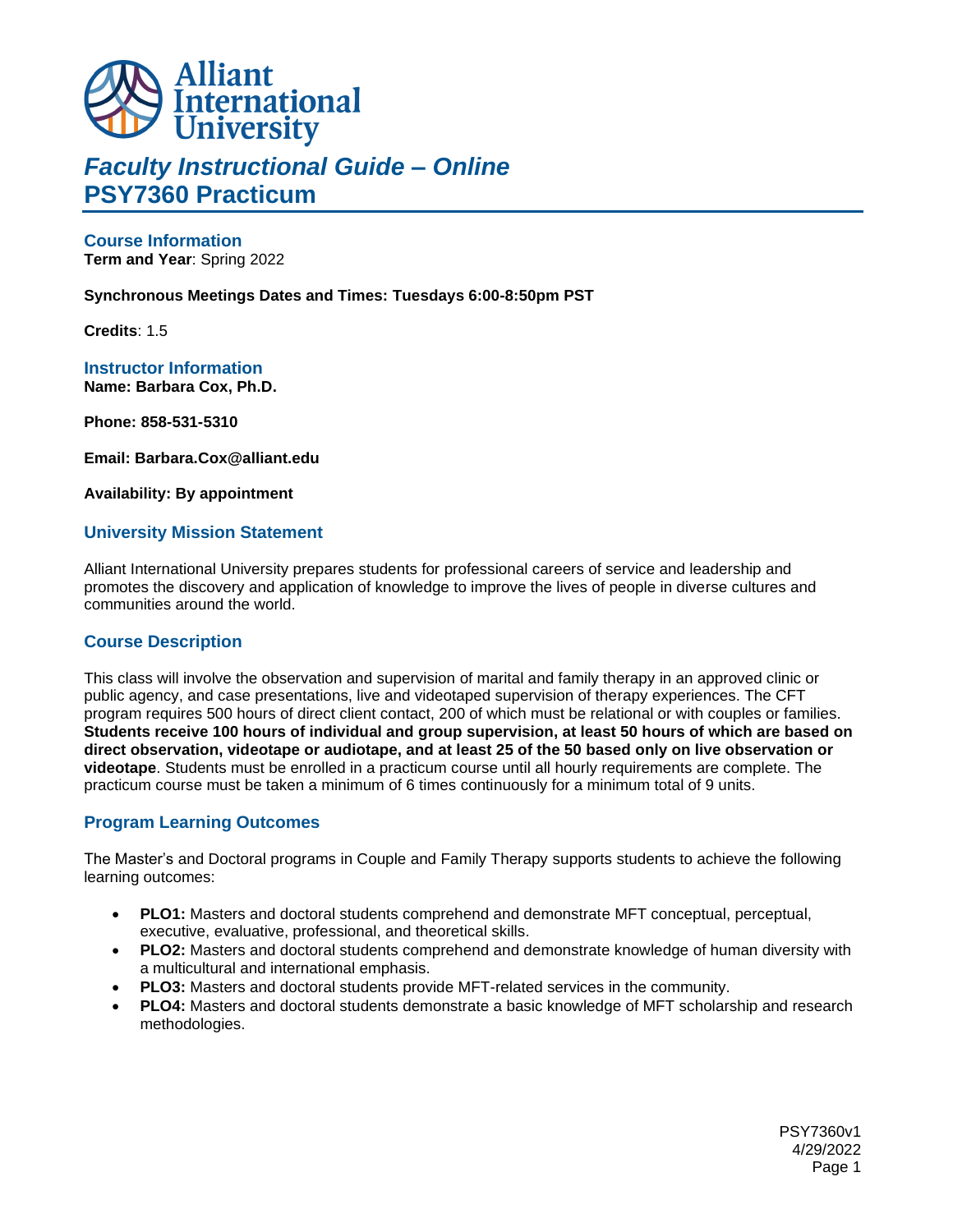### **Student Learning Outcomes**

- **SLO1:** Practice Foundational Knowledge and Skills: Masters and doctoral students comprehend and demonstrate CFT conceptual, perceptual, executive, evaluative, professional, and theoretical skills.
- **SLO2:** Diversity Knowledge and Skills: Masters and doctoral students comprehend and demonstrate knowledge of human diversity with a multicultural and international emphasis.
- **SLO3:** Community Knowledge and Skills: Masters and doctoral students comprehend and demonstrate knowledge of how to engage community behavioral health care resources.

#### **Course Learning Outcomes**

This course is the first in a series. Thus, students should begin to meet the below listed outcomes and should continue to progress throughout the practicum series:

- **CLO1:** Demonstrate ability to examine contextual issues such as age, class, culture, disability, gender, nationality, race, religion/spirituality, and sexual orientation, in relation to the application of culturally appropriate and relevant interventions with clients. (PLO1, PLO2, PLO3, PLO4).
- **CLO2:** Demonstrate a basic working knowledge of the theoretical models and interventions as evidenced by ability to conduct therapeutic session with individuals, couples, and families. (PLO1, PLO4).
- **CLO3:** Demonstrate ability to reflect on self-of-the-therapist in context of clinical work and supervision, in a way that is addresses the relationship between client and therapist and in a way that promotes sound ethical behavior. (PLO1, PLO3).

#### **Student Expectations**

**Respectful Speech and Actions**: As an institution of higher education, Alliant International University has the obligation to combat racism, sexism, and other forms of bias and to provide an equal educational opportunity. Professional codes of ethics and the academic code shall be the guiding principles in dealing with speech or actions that, when considered objectively, are abusive and insulting.

**Professional Behavior**: This program is a graduate-level professional program, and each member of the program, both students and faculty, are expected to engage in professional behavior and conduct. Students should always display empathy, self-control, friendliness, generosity, cooperation, helpfulness, and respect in all of their interactions with other students, staff, and faculty. Students will strive to exemplify professional behavior in all aspects of their participation in this program, to be on time in all engagements, to thoughtfully and diligently complete activities and assignments, and to treat all other program members with respect and dignity.

#### **Required Course Materials**

Alliant International University (2017-2018) *Online CFT program practicum clinical training manual*. CA: Alliant International University. **Students are expected to have read the Clinical Training Manual prior to the start of practicum to become familiar with the requirements of clinical and supervisor hours, and policies and procedures. A copy of this book can be found on the CFT Resources page on Canvas.**

American Psychiatric Association. (2000). *Diagnostic and statistical manual of mental disorders* (5<sup>th</sup> edition). Washington, DC: American Psychiatric Association.

#### **Recommended Course Materials**

Griffin, W. A., & Greene, S. M. (1999). *Models of family therapy: The essential guide*. Philadelphia: Brunner/Mazel.

Nichols, M. P. (2008). *Family therapy: Concepts and methods* (8th ed.). Boston: Allyn and Bacon.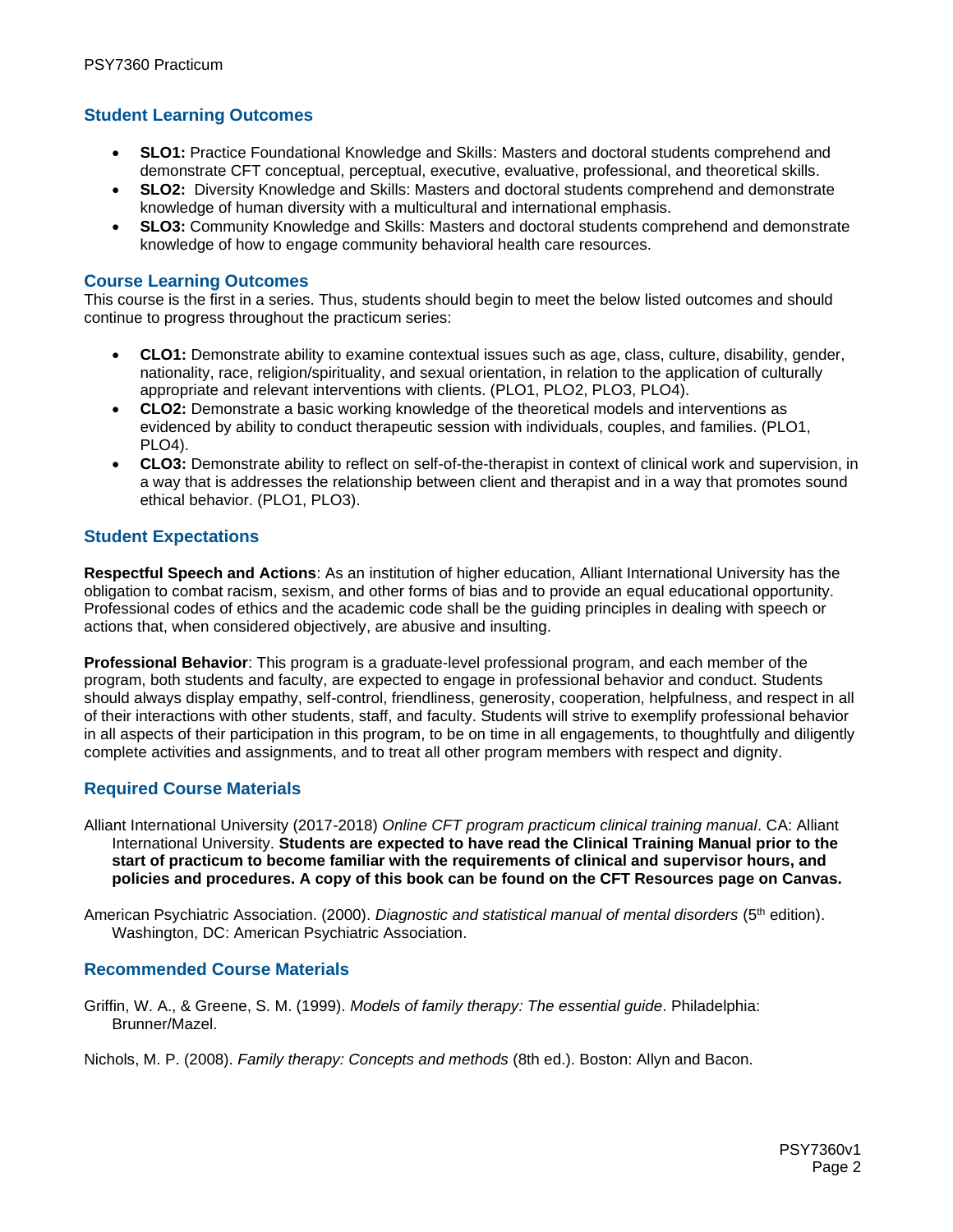#### **Additional Notes on Resources**

- Students may need to refer to textbooks from prior classes to complete the required case presentation and assignments.
- The instructor will share additional relevant materials in class.
- Students are highly encouraged to bring in relevant materials to share with the class.

#### **Instructor Policies**

#### **Late Assignments**

Technological issues are not considered valid grounds for late assignment submission. In the event of a server outage, students should submit assignments to the instructor directly through email and when systems are restored, submit those assignments according to syllabus instructions.

Unless an Incomplete/In Progress grade has been granted, assignments submitted after the last day of class will not be accepted.

#### **Feedback**

Each week, I will provide grades/scores and comments on assignments within 4 days of the last day of the week unless I notify you otherwise.

#### **Syllabus/Schedule**

This syllabus does not constitute a contract between the instructor and the students in the course. While every effort will be made to present the material as described the instructor retains the right to alter the syllabus for any reason at any time. When such changes are made, every effort will be made to provide students with both adequate notification of the changes and to provide them with sufficient time to meet any changes in the course requirements. The weekly schedule for this course may be viewed online.

#### **University Administrative Policies & Student Resources**

You are held responsible for understanding and adhering to all policies contained within the University's Catalog located at [http://catalog.alliant.edu.](http://catalog.alliant.edu/) However, some of those policies have been selected to be highlighted in this document.

#### **Academic Code of Conduct and Ethics**

The University is committed to principles of scholastic honesty. Its members are expected to abide by ethical standards both in their conduct and in their exercise of responsibility towards other members of the community. Each student's conduct is expected to be in accordance with the standards of the University. The complete Academic Code, which covers acts of misconduct including assistance during examination, fabrication of da ta, plagiarism, unauthorized collaboration, and assisting other students in acts of misconduct, among others, may be found in the University Catalog.

An act of plagiarism (defined in the University catalog as "Any passing off of another's ideas, words, or work as one's own") is considered to be a violation of the *University's Student Code of Conduct and Ethics: Academic* and will be addressed using the Policies and Procedures outlined in the University's Catalog located at [http://catalog.alliant.edu.](http://catalog.alliant.edu/) The instructor in this course reserves the right to use computerized detection systems to help prevent plagiarism.

#### **Disability Accommodations Request**

The University provides reasonable access to facilities and services and to programs for which students are otherwise qualified without unlawful discrimination based upon qualified disability. The University will provide reasonable accommodations to individuals who currently have a disabling condition, either physical or mental, that is severe enough to substantially limit a major life activity.

Students with disabilities may obtain details about applying for services from the Office of Accessibility at each campus. Students must provide documentation from a qualified professional to establish their disability, along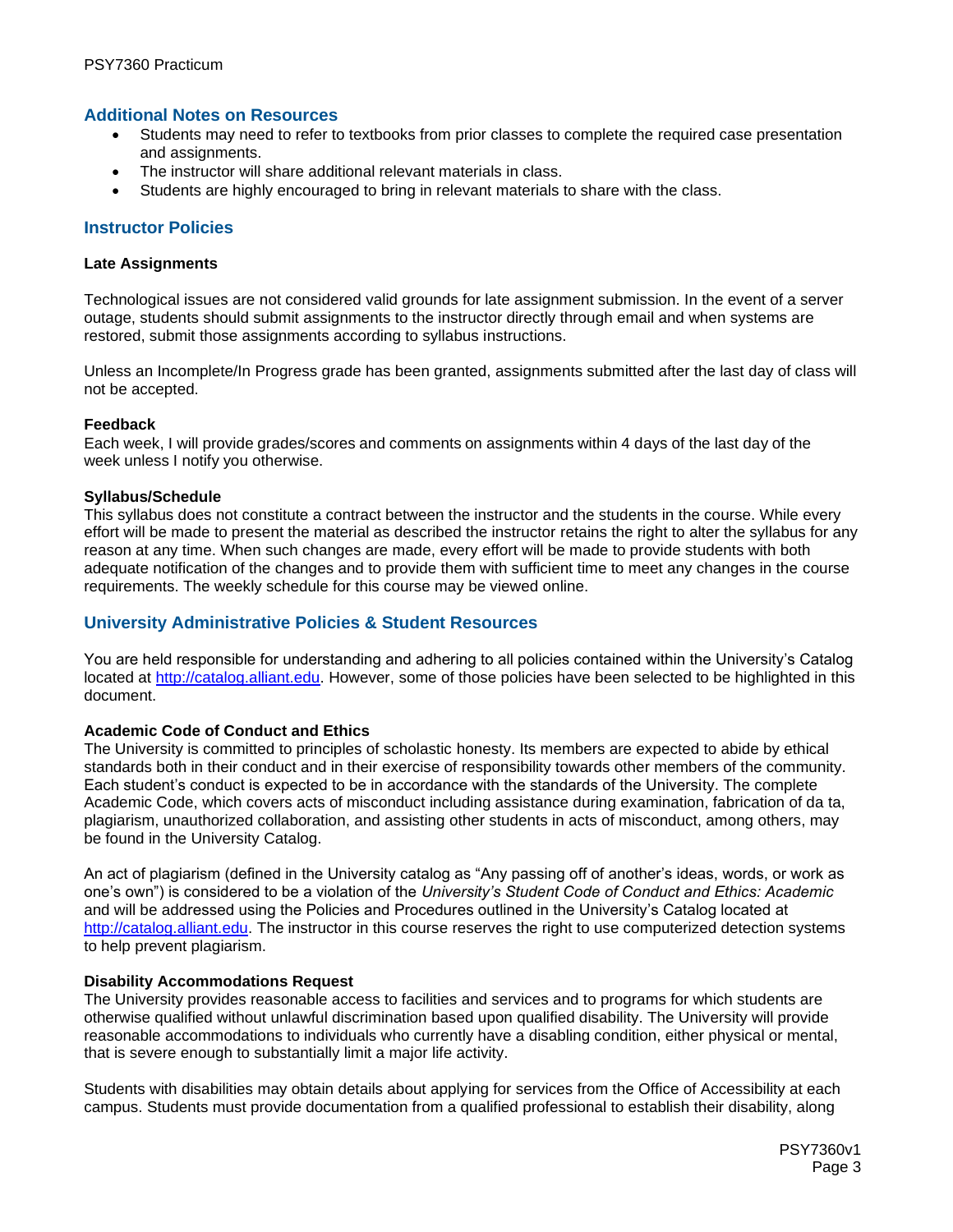with suggested reasonable and necessary accommodations. Students should request accommodations at the start of each semester. For more information, visit the Office of Accessibility Services at your campus or go to [http://www.alliant.edu/about-alliant/consumer-information-heoa/disability-services/index.php.](http://www.alliant.edu/about-alliant/consumer-information-heoa/disability-services/index.php)

#### **Policy on Religious/Cultural/Spiritual Observance by Students, Staff and Faculty**

In keeping with the institution's commitment to respect and affirm cultural, religious, and spiritual diversity, the University supports the rights of students, staff, and faculty to observe religious/cultural/spiritual obligations that conflict with the University's schedule. Faculty instructors and staff/administrative supervisory personnel are expected to make reasonable accommodations when a student or an employee is absent from class or work because of religious/cultural/spiritual observance.

#### **Attendance**

If you miss more than the allowed absences in a course in consecutive or non-consecutive weeks, you may be withdrawn from the course and not eligible to earn a grade. Sending assignments to me by email, fax, mail or other means does not make up for missed attendance and I cannot excuse absences.

| Length of Course | Absences Allowed | Absences Resulting in Drop |
|------------------|------------------|----------------------------|
| 1-4 weeks        |                  |                            |
| 5-9 weeks        |                  |                            |
| $10+$ weeks      |                  |                            |

*NOTE: Academically related activities are used to calculate a student's official last date of attendance with the institution. In order to be in attendance for the week, you must submit a graded assignment. An "assignment" is defined as anything that is worth points in the course and can include Discussion and Engagement posts.*

#### **Technology Requirements and Support**

Answers to the most common issues are found in the Canvas Guides which are accessible by clicking "Help" link located on the canvas course Web Page.

For any other Canvas or technical issues please contact the Alliant Help Desk by email at: Helpdesk@alliant.edu or by phone at: 1-844-313-4357.

Additionally, students have access to Starfish, an early alert & connect system used to communicate concerns and facilitate access to extensive academic support systems. Starfish can be accessed by clicking on the Starfish icon located on the left-hand side of the canvas course Web Page.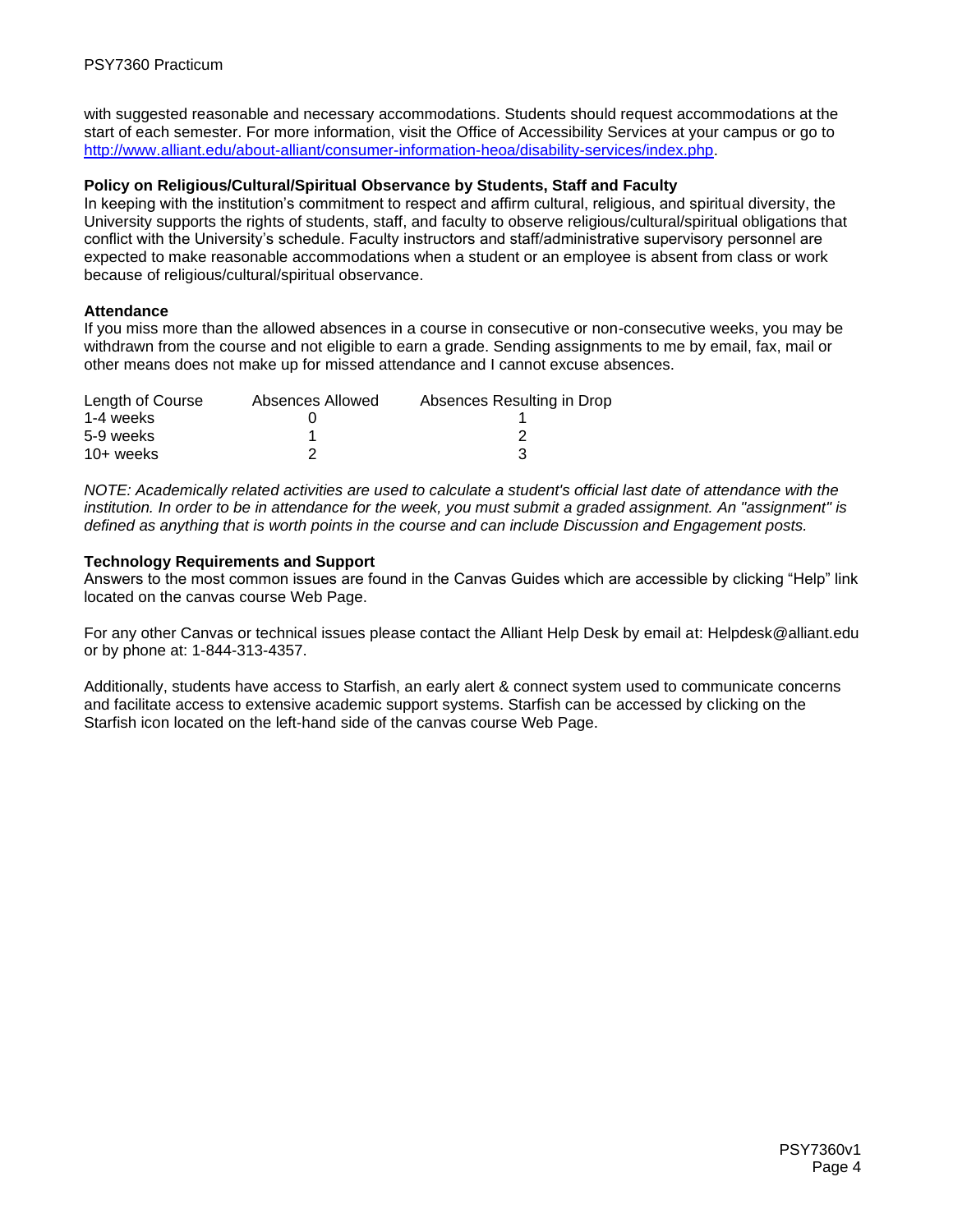## **Course Overview**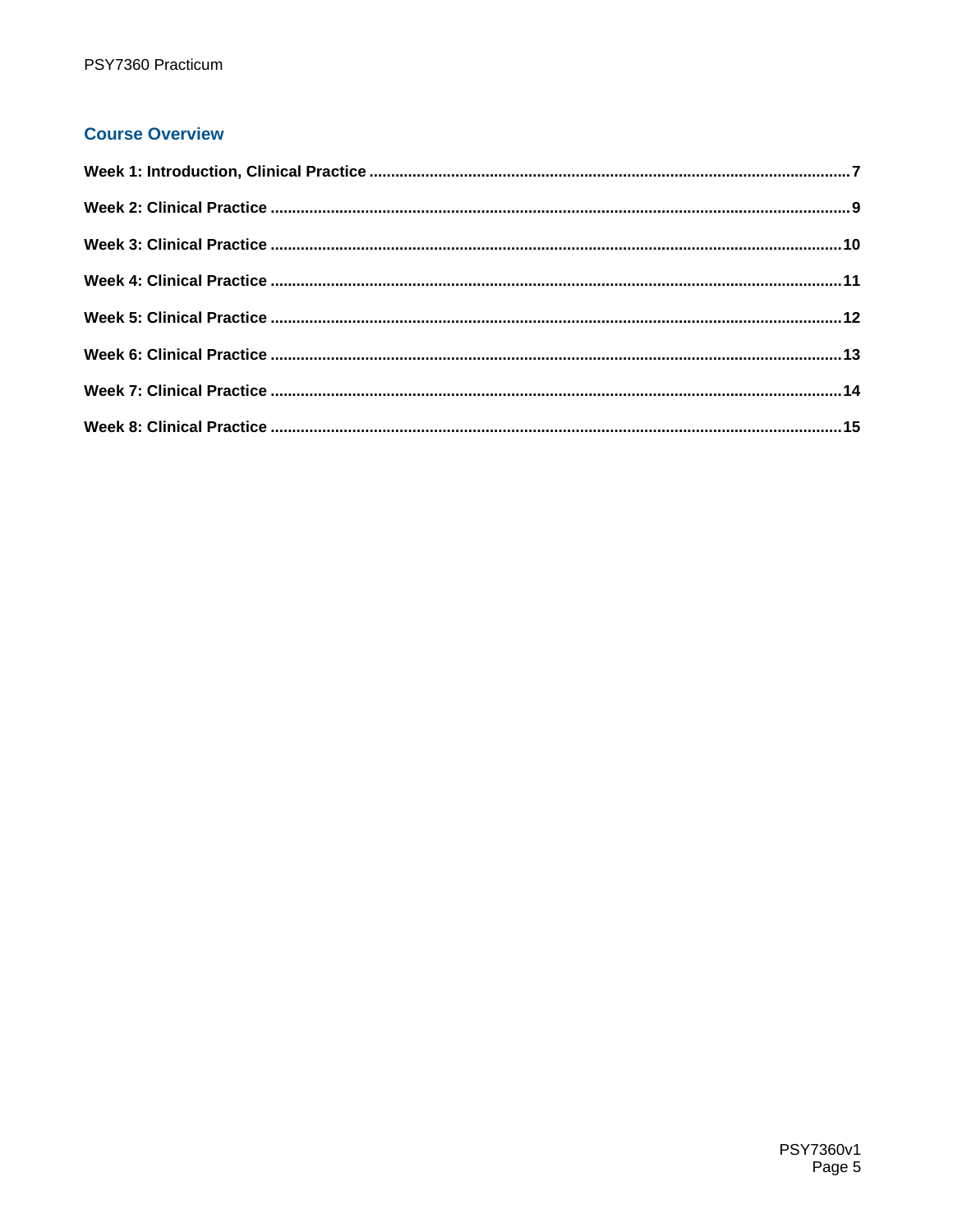## **Course Grading**

Grading is in accordance with the academic policies of Alliant International University.

| Percentage | <b>Letter Grade</b> |
|------------|---------------------|
| 94-100     | Α                   |
| 90-93      | А-                  |
| 87-89      | B+                  |
| 84-86      | В                   |
| 80-83      | B-                  |
| 77-79      | C+                  |
| 74-76      | С                   |
| 70-73      | С-                  |
| 67-69      | D+                  |
| 64-66      | D                   |
| 61-63      | D-                  |
| < 61%      | F                   |

#### **Course Assessments**

| <b>Assessment</b>                            | Day of the<br><b>Week Due</b> | <b>Point Value</b> |
|----------------------------------------------|-------------------------------|--------------------|
| Week 1                                       |                               |                    |
| Introductions, Clinical Practice             | 7                             | 10                 |
| <b>Weekly Synchronous Meeting Reflection</b> | $\overline{7}$                | 5                  |
| Week 2                                       |                               |                    |
| Weekly Synchronous Meeting Reflection        | $\overline{7}$                | 5                  |
| Week <sub>3</sub>                            |                               |                    |
| <b>Weekly Synchronous Meeting Reflection</b> | $\overline{7}$                | 5                  |
| Week 4                                       |                               |                    |
| Weekly Synchronous Meeting Reflection        | 7                             | 5                  |
| Practicum Weekly Log of Hours                | $\overline{7}$                | 10                 |
| Week 5                                       |                               |                    |
| <b>Weekly Synchronous Meeting Reflection</b> | $\overline{7}$                | 5                  |
| Week 6                                       |                               |                    |
| <b>Weekly Synchronous Meeting Reflection</b> | $\overline{7}$                | 5                  |
| Week 7                                       |                               |                    |
| <b>Weekly Synchronous Meeting Reflection</b> | $\overline{7}$                | 5                  |
| Week 8                                       |                               |                    |
| Weekly Synchronous Meeting Reflection        | $\overline{7}$                | 5                  |
| Practicum Weekly Log of Hours                | $\overline{7}$                | 10                 |
| Self-Care Reflection                         | $\overline{7}$                | 25                 |
| Case Presentation and Treatment Plan         | Various                       | 160                |
| <b>Total Points</b>                          |                               | 255                |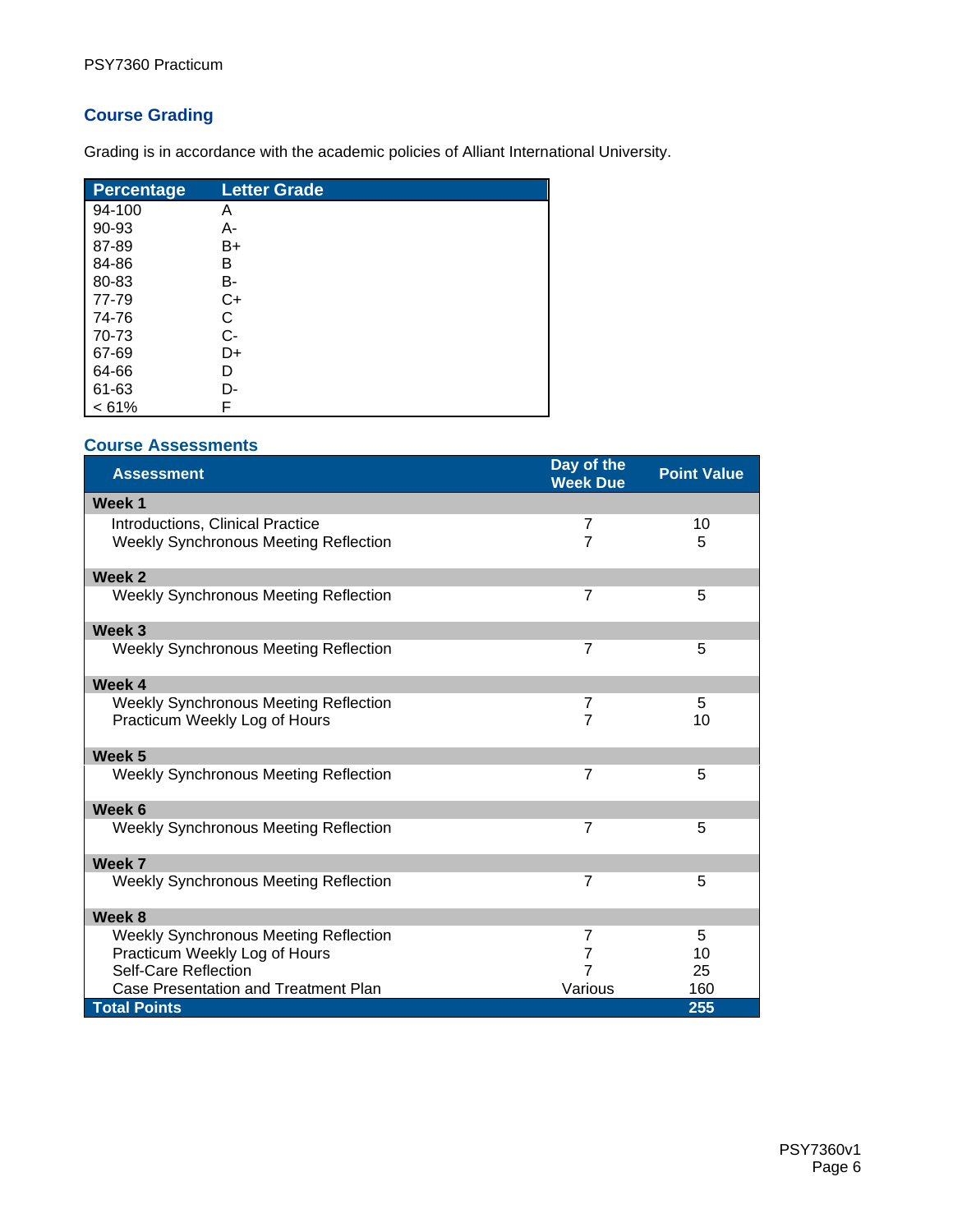# <span id="page-6-0"></span>*Week 1: Introduction, Clinical Practice*

#### **Learning Objectives**

| 1.1 Identify legal and ethical Issues related to the practice of Couple and Family<br>Therapy.                                    | CLO1, CLO2, CLO3 |
|-----------------------------------------------------------------------------------------------------------------------------------|------------------|
| <b>1.2</b> Practice the application of theory and techniques based upon CFT therapeutic<br>models.                                | CLO1, CLO2, CLO3 |
| 1.3 Demonstrate the ability to explore self of the therapist as it relates to clinical work<br>with clients and supervision work. | CLO1, CLO2, CLO3 |

## **Activities and Resources**

| <b>Readings and Resources</b>                                                                     | <b>WEEK</b> |  |
|---------------------------------------------------------------------------------------------------|-------------|--|
| <b>Read</b> the Online CFT Program Practicum Clinical Training Manual.                            |             |  |
| Read the American Psychiatric Association, Diagnostic and Statistical Manual of Mental Disorders. |             |  |

| <b>Synchronous Meeting</b> | WEEK |
|----------------------------|------|
|                            |      |

This course requires weekly 3-hour synchronous meetings.

Your instructor will work with your class to determine the best time to meet; however, your attendance is **REQUIRED**. You should come to these sessions prepared to offer constructive and professional feedback to classmates. Class discussions are an important component in practicum and will be of the means for evaluating student competence. It is important to respect confidentiality when personal information is shared in class. All aspects of the practicum experience will be explored.

| <b>Case Presentation and Treatment Plan</b>                                                                                                                                                     | <b>WEEK</b> |
|-------------------------------------------------------------------------------------------------------------------------------------------------------------------------------------------------|-------------|
| During this course you will be completing a formal Case Presentation. In Week 1, your instructor will assign you<br>a week to present and discussion your Case Presentation and Treatment Plan. |             |

In preparation for this assignment, review the Case Presentation and Treatment Plan Form located on the Activities and Resources page for Week 1 in Canvas. Clinical awareness of larger contextual issues will be evaluated including culture, socio-economic status, and gender impacts therapy and the therapeutic relationship. Case presentation forms should be completed without identifying data and copies should be provided to your classmates during your presentation.

| <b>Assignment Preparation: Self-Care Reflection</b>                                                                                                                                                                                                                                                           | <b>CLO<sub>s</sub></b> |
|---------------------------------------------------------------------------------------------------------------------------------------------------------------------------------------------------------------------------------------------------------------------------------------------------------------|------------------------|
| In preparation for you Self-Care Reflection due on Day 7 of Week 8, engage in at least 5 different self-care<br>activities during Weeks 2-7. You are encouraged to engage in at least one activity each week. The following is a<br>list of self-care activities you can engage in:<br>Watch a favorite movie |                        |

- **Exercise**
- Listen to music or dance
- Create a vision board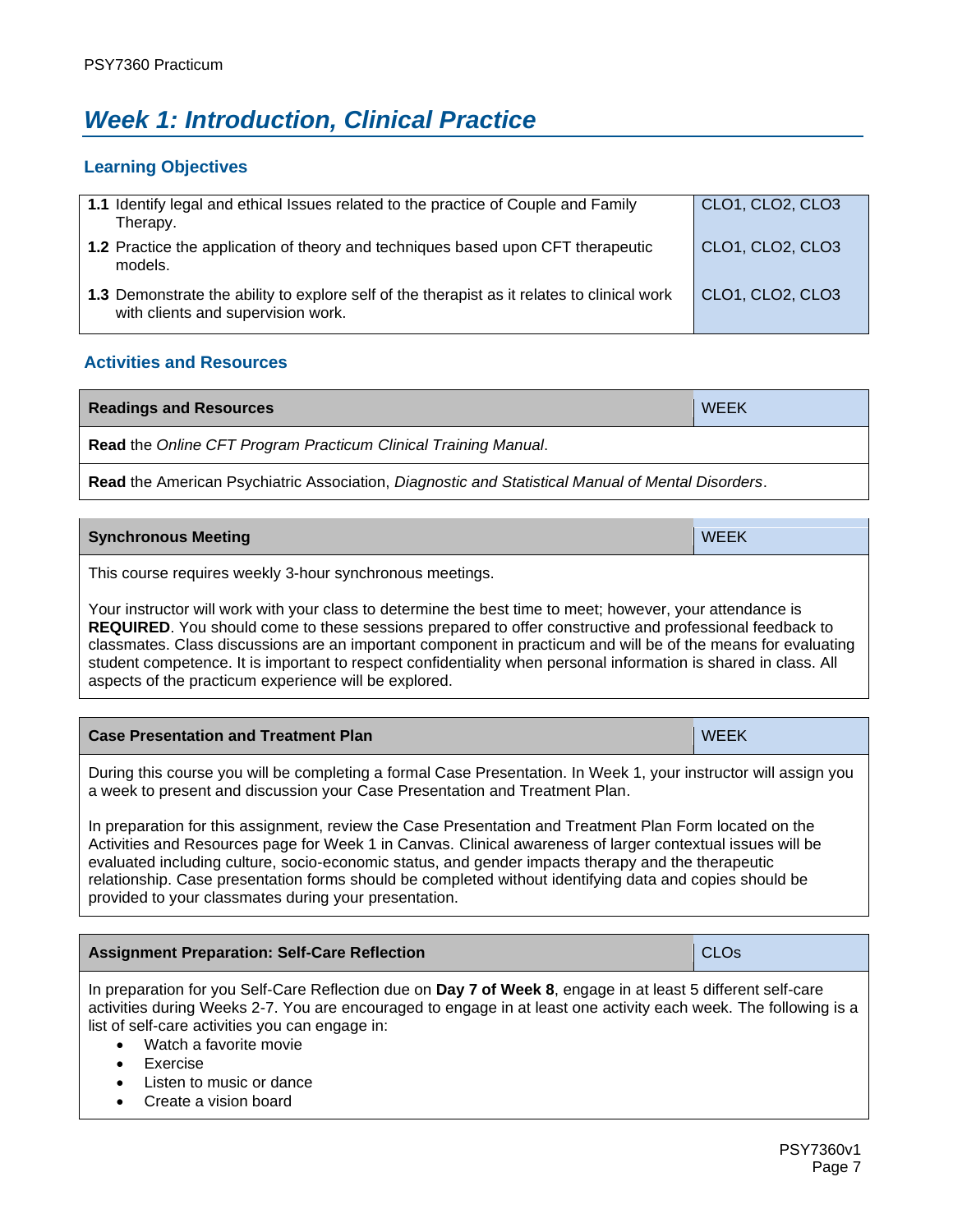- Have coffee or lunch with a friend
- People watch
- Go to a museum
- Write a letter
- **Color**
- Get a massage
- Wear your favorite outfit
- Have a home spa day

| <b>Practicum Weekly Log of Hours</b>                                                                         | WEEK |
|--------------------------------------------------------------------------------------------------------------|------|
| If you have begun to leg hours at your site, complete the Weekly Leg of Hours ferm located in your Practicum |      |

If you have begun to log hours at your site, complete the Weekly Log of Hours form located in your Practicum *Student Handbook (Online Campus)*.

A copy of your log is due in Weeks Four and Eight of this course.

#### **Assignments**

| <b>Introductions, Clinical Practice</b>                                                                                                                                                                                                                                   | <b>Course Preparation</b> |  |
|---------------------------------------------------------------------------------------------------------------------------------------------------------------------------------------------------------------------------------------------------------------------------|---------------------------|--|
| <b>Prepare</b> a substantive response to the following:<br>What are 2 -3 Goals you have for your first Term in Practicum? Reflect on both professional and<br>$\bullet$<br>personal (relevant to professional practice) goals. Please be specific and challenge yourself. |                           |  |
| <b>Post</b> your initial response to the Discussion Forum by Day 3 of Week 1.                                                                                                                                                                                             |                           |  |
| Apply the RISE model in responding your classmates' posts by Day 7 of Week 1. If possible, please respond to<br>a post that has not yet received a response from a classmate.                                                                                             |                           |  |
| For information on the RISE model please access the Student Resources Page.                                                                                                                                                                                               |                           |  |

| <b>Weekly Synchronous Meeting Reflection</b> | <b>WEEK</b> |
|----------------------------------------------|-------------|
|----------------------------------------------|-------------|

**Access** the synchronous discussion for the week using the information provided by your instructor.

**Complete** at least a 50-word reflection on what you learned from the discussion. As a part of your reflection you can also discuss something interesting going on at your placement site or any self or therapist issues that have come up for you this week.

**Submit** your reflection by **Day 7 of Week 1** by clicking on the assignment on your Canvas Course Webpage.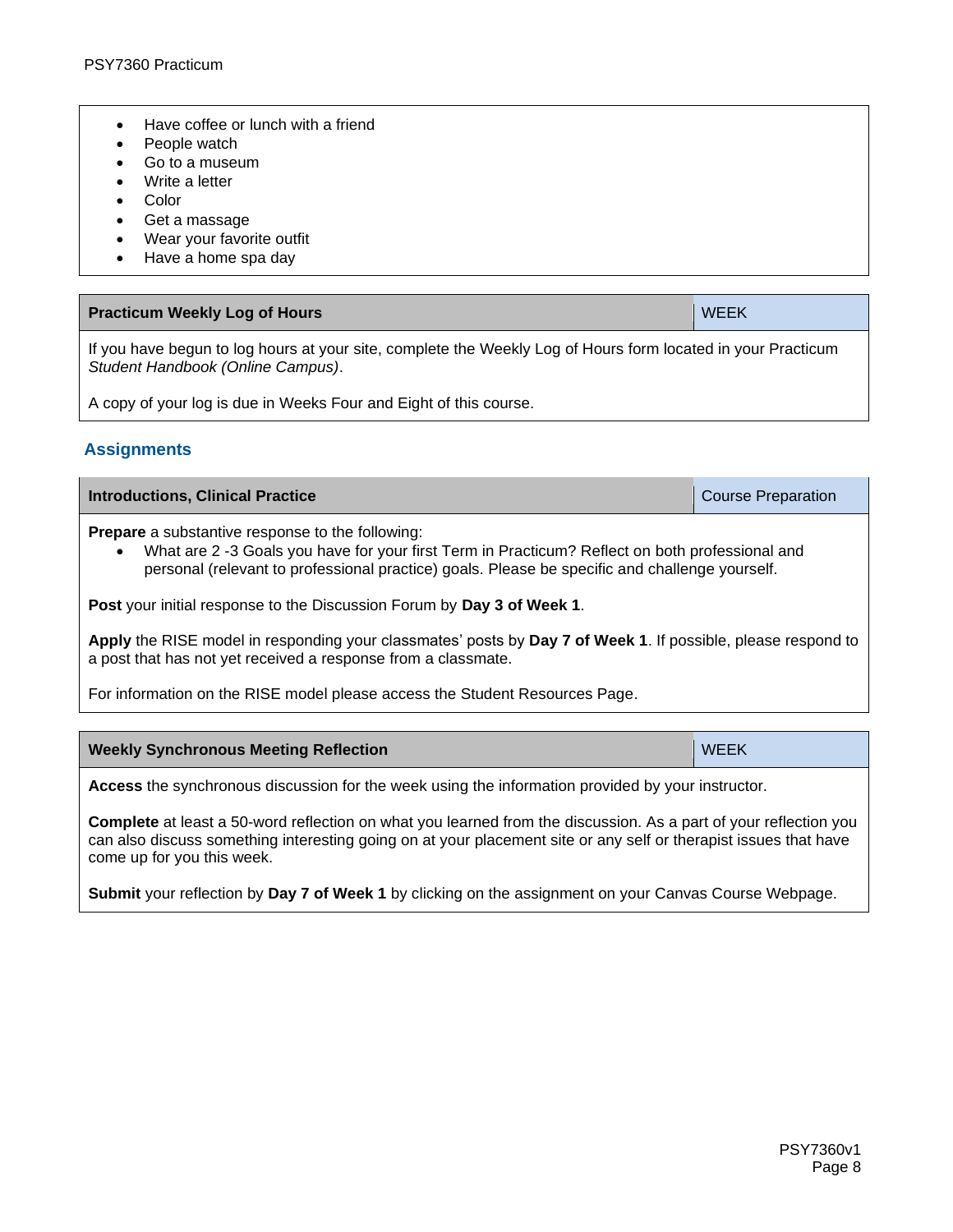# <span id="page-8-0"></span>*Week 2: Clinical Practice*

### **Learning Objectives**

| 2.1 Identify legal and ethical Issues related to the practice of Couple and Family<br>Therapy.                                    | CLO1, CLO2, CLO3 |
|-----------------------------------------------------------------------------------------------------------------------------------|------------------|
| 2.2 Practice the application of theory and techniques based upon CFT therapeutic<br>models.                                       | CLO1, CLO2, CLO3 |
| 2.3 Demonstrate the ability to explore self of the therapist as it relates to clinical work<br>with clients and supervision work. | CLO1, CLO2, CLO3 |

## **Activities and Resources**

| <b>Readings and Resources</b>                                                                        | <b>WEEK</b> |
|------------------------------------------------------------------------------------------------------|-------------|
| Read the Online CFT Program Practicum Clinical Training Manual located on your Canvas Course Webpage |             |
| Read the American Psychiatric Association, Diagnostic and Statistical Manual of Mental Disorders.    |             |
|                                                                                                      |             |
| <b>Practicum Weekly Log of Hours</b>                                                                 | <b>WEEK</b> |

If you have begun to log hours at your site, complete the Weekly Log of Hours form located in your Practicum *Student Handbook (Online Campus)*.

A copy of your log is due in Weeks Four and Eight of this course.

## **Assignments**

| <b>Weekly Synchronous Meeting and Reflection</b> | <b>WEEK</b> |
|--------------------------------------------------|-------------|
|                                                  |             |

**Access** the synchronous discussion for the week using the information provided by your instructor.

**Complete** at least a 50-word reflection on what you learned from the discussion. As a part of your reflection you can also discuss something interesting going on at your placement site or any self or therapist issues that have come up for you this week.

**Submit** your reflection by **Day 7 of Week 2** by clicking on the assignment on your Canvas Course Webpage.

| <b>Case Presentation and Treatment Plan</b>                                                          | <b>WEEK</b> |
|------------------------------------------------------------------------------------------------------|-------------|
| If you are presenting a Case Presentation and Treatment Plan during this week's synchronous meeting: |             |

- **Provide** each member in your course with a copy of your Case Presentation and Treatment Plan.
- **Present** your case and share supporting video footage during your presentation.
- **Submit** a copy of your Case Presentation and Treatment Plan by **Day 7 of Week 2** by clicking on the assignment on your Canvas Course Webpage.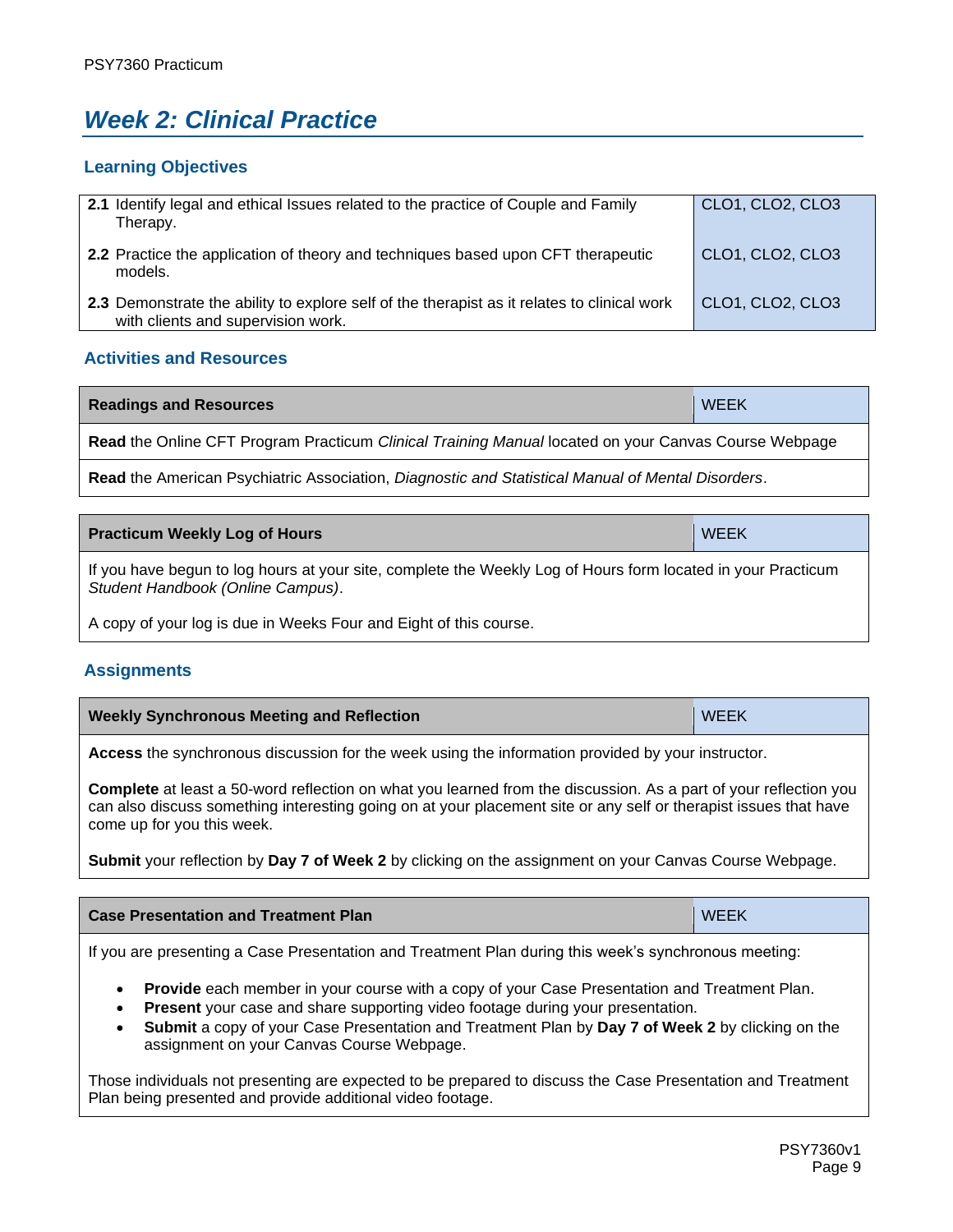# <span id="page-9-0"></span>*Week 3: Clinical Practice*

## **Learning Objectives**

| 3.1 Identify legal and ethical Issues related to the practice of Couple and Family           | CLO1, CLO2, CLO3        |  |
|----------------------------------------------------------------------------------------------|-------------------------|--|
| Therapy.<br>3.2 Practice the application of theory and techniques based upon CFT therapeutic | CLO1, CLO2, CLO3        |  |
| models.                                                                                      |                         |  |
| 3.3 Demonstrate the ability to explore self of the therapist as it relates to clinical work  | <b>CLO1, CLO2, CLO3</b> |  |
| with clients and supervision work.                                                           |                         |  |

## **Activities and Resources**

| <b>Readings and Resources</b>                                                                        | <b>WEEK</b> |
|------------------------------------------------------------------------------------------------------|-------------|
| Read the Online CFT Program Practicum Clinical Training Manual located on your Canvas Course Webpage |             |
| Read the American Psychiatric Association, Diagnostic and Statistical Manual of Mental Disorders.    |             |

**Practicum Weekly Log of Hours** WEEK **WEEK** If you have begun to log hours at your site, complete the Weekly Log of Hours form located in your Practicum *Student Handbook (Online Campus)*.

A copy of your log is due in Weeks Four and Eight of this course.

## **Assignments**

| <b>Weekly Synchronous Meeting and Reflection</b> | <b>WEEK</b> |
|--------------------------------------------------|-------------|
|                                                  |             |

**Access** the synchronous discussion for the week using the information provided by your instructor.

**Complete** at least a 50-word reflection on what you learned from the discussion. As a part of your reflection you can also discuss something interesting going on at your placement site or any self or therapist issues that have come up for you this week.

**Submit** your reflection by **Day 7 of Week 3** by clicking on the assignment on your Canvas Course Webpage.

| <b>Case Presentation and Treatment Plan</b>                                                          | <b>WEEK</b> |
|------------------------------------------------------------------------------------------------------|-------------|
| If you are presenting a Case Presentation and Treatment Plan during this week's synchronous meeting: |             |

- **Provide** each member in your course with a copy of your Case Presentation.
- **Present** your case and share supporting video footage during your presentation.
- **Submit** a copy of your Case Presentation and Treatment Plan by **Day 7 of Week 3** by clicking on the assignment on your Canvas Course Webpage.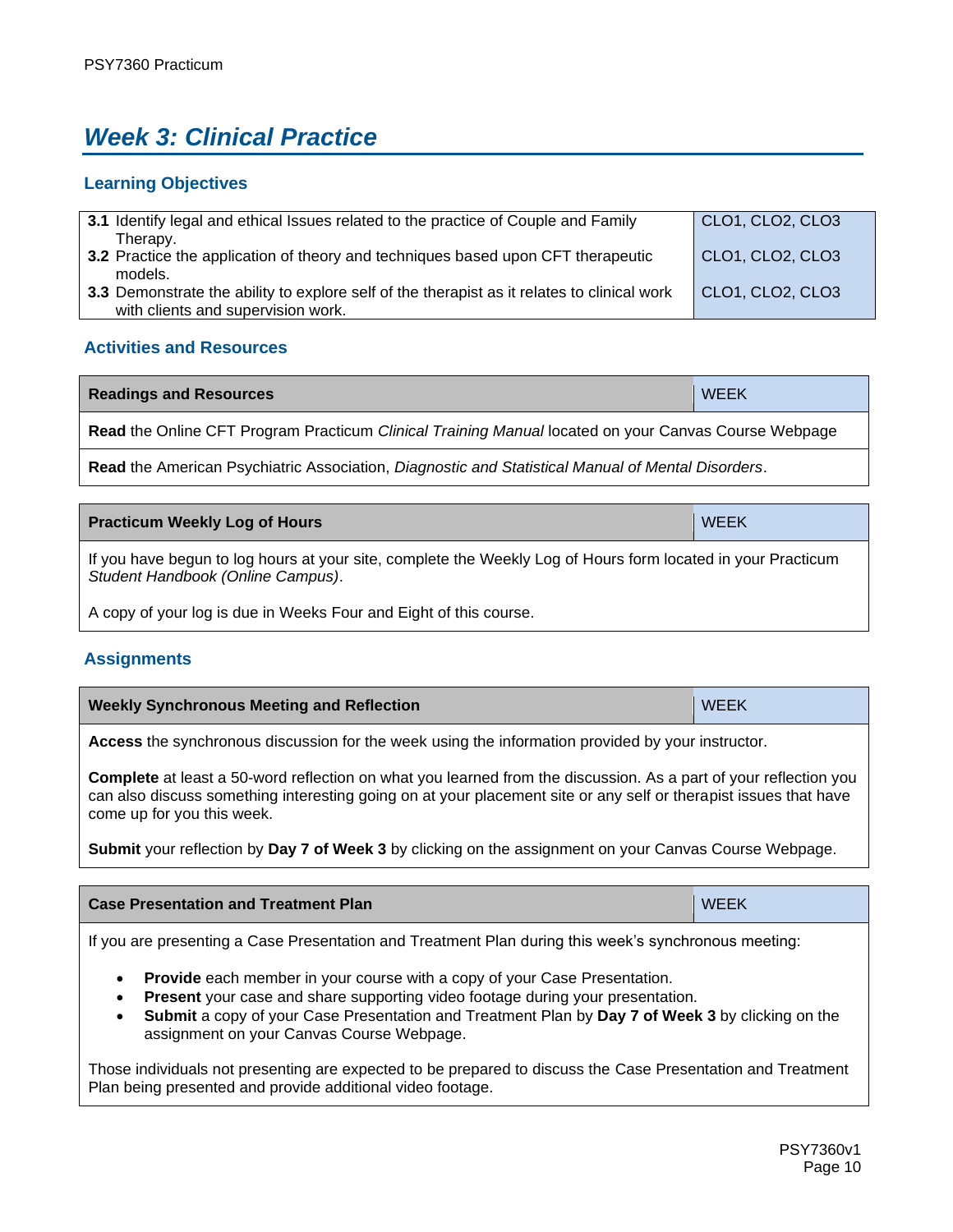# <span id="page-10-0"></span>*Week 4: Clinical Practice*

#### **Learning Objectives**

| 4.1 Identify legal and ethical Issues related to the practice of Couple and Family          | <b>CLO1, CLO2, CLO3</b> |
|---------------------------------------------------------------------------------------------|-------------------------|
| Therapy.                                                                                    |                         |
| 4.2 Practice the application of theory and techniques based upon CFT therapeutic            | CLO1, CLO2, CLO3        |
| models.                                                                                     |                         |
| 4.3 Demonstrate the ability to explore self of the therapist as it relates to clinical work | <b>CLO1, CLO2, CLO3</b> |
| with clients and supervision work.                                                          |                         |

## **Activities and Resources**

| <b>Readings and Resources</b>                                                                               | <b>WEEK</b> |
|-------------------------------------------------------------------------------------------------------------|-------------|
| <b>Read the Online CFT Program Practicum Clinical Training Manual located on your Canvas Course Webpage</b> |             |
| Read the American Psychiatric Association, Diagnostic and Statistical Manual of Mental Disorders.           |             |

## **Assignments**

| <b>Weekly Synchronous Meeting and Reflection</b> | <b>WEEK</b> |
|--------------------------------------------------|-------------|
|--------------------------------------------------|-------------|

**Access** the synchronous discussion for the week using the information provided by your instructor.

**Complete** at least a 50-word reflection on what you learned from the discussion. As a part of your reflection you can also discuss something interesting going on at your placement site or any self or therapist issues that have come up for you this week.

**Submit** your reflection by **Day 7 of Week 4** by clicking on the assignment on your Canvas Course Webpage.

| <b>WEEK</b><br>↑ Case Presentation and Treatment Plan |  |
|-------------------------------------------------------|--|
|-------------------------------------------------------|--|

If you are presenting a Case Presentation and Treatment Plan during this week's synchronous meeting:

- **Provide** each member in your course with a copy of your Case Presentation and Treatment Plan.
- **Present** your case and share supporting video footage during your presentation.
- **Submit** a copy of your Case Presentation and Treatment Plan by **Day 7 of Week 4** by clicking on the assignment on your Canvas Course Webpage.

| <b>Practicum Weekly Log of Hours</b>                                                            | <b>WEEK</b> |
|-------------------------------------------------------------------------------------------------|-------------|
| Submit your log by Day 7 of Week 4 by clicking on the assignment on your Canvas Course Webpage. |             |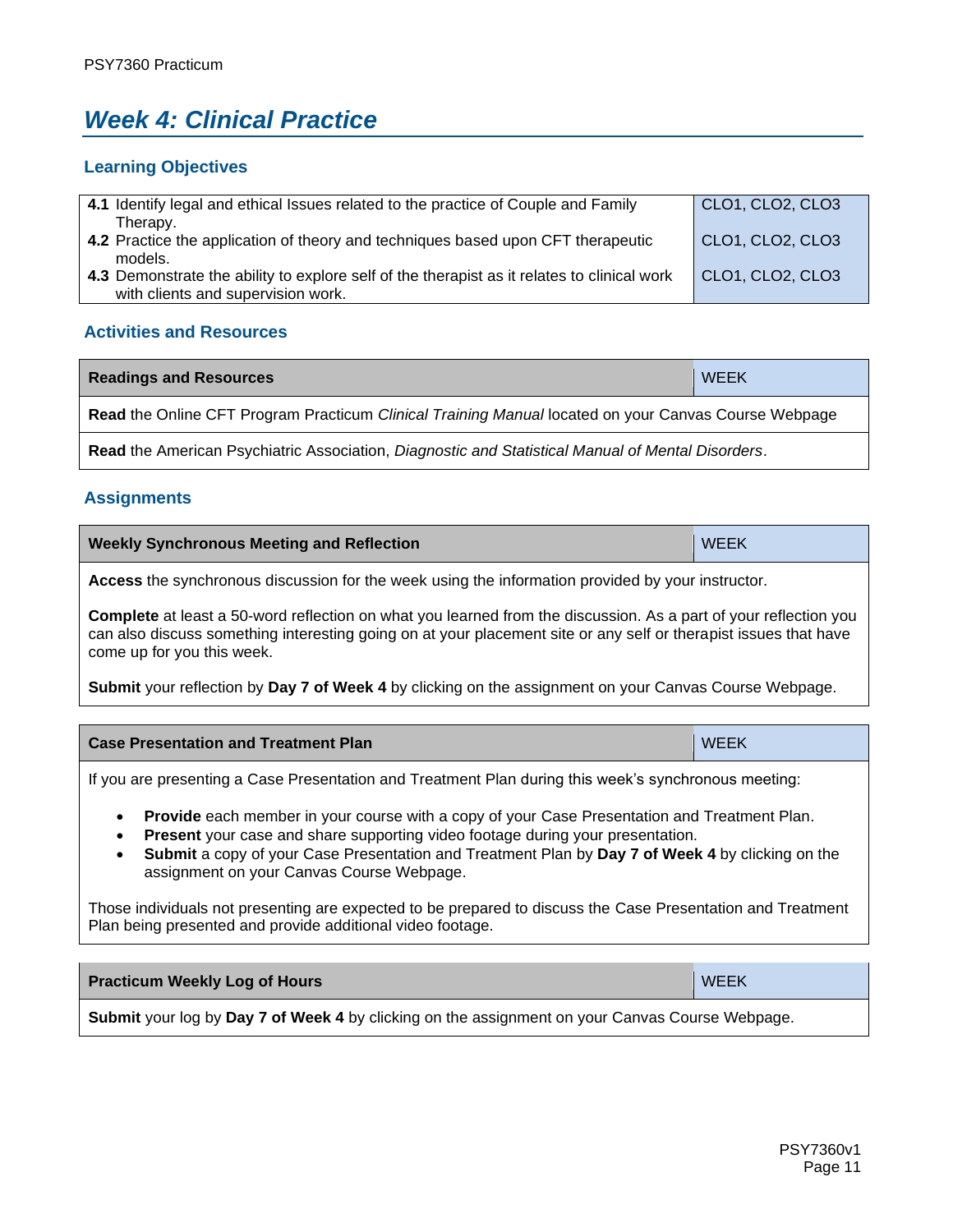# <span id="page-11-0"></span>*Week 5: Clinical Practice*

#### **Learning Objectives**

| 5.1 Identify legal and ethical Issues related to the practice of Couple and Family          | CLO1, CLO2, CLO3 |
|---------------------------------------------------------------------------------------------|------------------|
| Therapy.                                                                                    |                  |
| 5.2 Practice the application of theory and techniques based upon CFT therapeutic            | CLO1, CLO2, CLO3 |
| models.                                                                                     |                  |
| 5.3 Demonstrate the ability to explore self of the therapist as it relates to clinical work | CLO1, CLO2, CLO3 |
| with clients and supervision work.                                                          |                  |

## **Activities and Resources**

| <b>Readings and Resources</b>                                                                        | <b>WEEK</b> |  |
|------------------------------------------------------------------------------------------------------|-------------|--|
| Read the Online CFT Program Practicum Clinical Training Manual located on your Canvas Course Webpage |             |  |
|                                                                                                      |             |  |

**Read** the American Psychiatric Association, *Diagnostic and Statistical Manual of Mental Disorders*.

| <b>Practicum Weekly Log of Hours</b>                                                                                                              | <b>WEEK</b> |
|---------------------------------------------------------------------------------------------------------------------------------------------------|-------------|
| If you have begun to log hours at your site, complete the Weekly Log of Hours form located in your Practicum<br>Student Handbook (Online Campus). |             |
| A copy of your log is due in Week Eight of this course.                                                                                           |             |

## **Assignments**

| <b>Weekly Synchronous Meeting and Reflection</b> | <b>WEEK</b> |
|--------------------------------------------------|-------------|
|--------------------------------------------------|-------------|

**Access** the synchronous discussion for the week using the information provided by your instructor.

**Complete** at least a 50-word reflection on what you learned from the discussion. As a part of your reflection you can also discuss something interesting going on at your placement site or any self or therapist issues that have come up for you this week.

**Submit** your reflection by **Day 7 of Week 5** by clicking on the assignment on your Canvas Course Webpage.

| <b>Case Presentation and Treatment Plan</b> | <b>WEEK</b> |
|---------------------------------------------|-------------|
|                                             |             |

If you are presenting a Case Presentation and Treatment Plan during this week's synchronous meeting:

- **Provide** each member in your course with a copy of your Case Presentation and Treatment Plan.
- **Present** your case and share supporting video footage during your presentation.
- **Submit** a copy of your Case Presentation and Treatment Plan by **Day 7 of Week 5** by clicking on the assignment on your Canvas Course Webpage.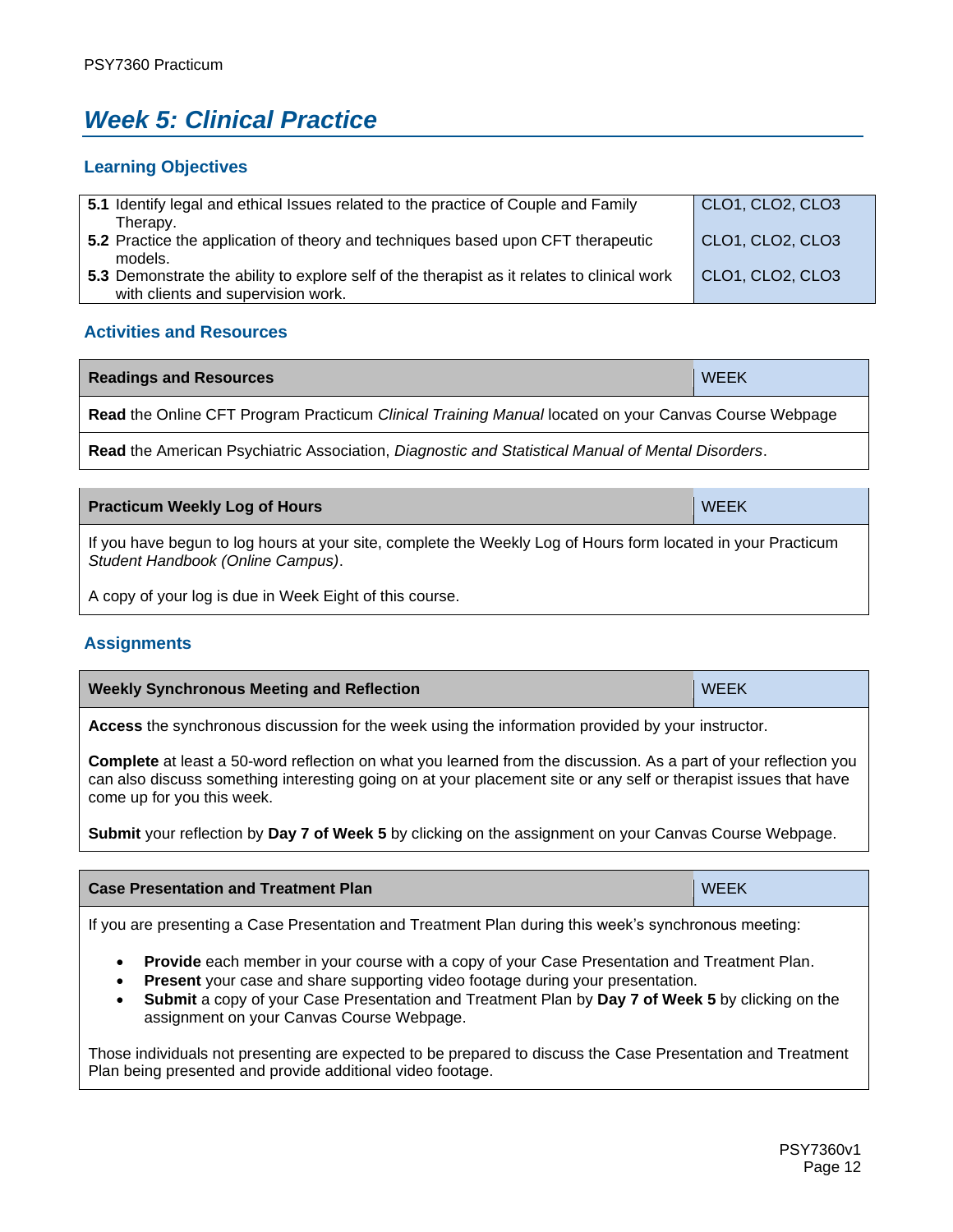# <span id="page-12-0"></span>*Week 6: Clinical Practice*

#### **Learning Objectives**

| 6.1 Identify legal and ethical Issues related to the practice of Couple and Family          | CLO1, CLO2, CLO3 |
|---------------------------------------------------------------------------------------------|------------------|
| Therapy.                                                                                    |                  |
| 6.2 Practice the application of theory and techniques based upon CFT therapeutic            | CLO1, CLO2, CLO3 |
| models.                                                                                     |                  |
| 6.3 Demonstrate the ability to explore self of the therapist as it relates to clinical work | CLO1, CLO2, CLO3 |
| with clients and supervision work.                                                          |                  |

## **Activities and Resources**

| <b>Readings and Resources</b>                                                                        | <b>WEEK</b> |
|------------------------------------------------------------------------------------------------------|-------------|
| Read the Online CFT Program Practicum Clinical Training Manual located on your Canvas Course Webpage |             |

**Read** the American Psychiatric Association, *Diagnostic and Statistical Manual of Mental Disorders*.

**Practicum Weekly Log of Hours** WEEK **WEEK** 

| If you have begun to log hours at your site, complete the Weekly Log of Hours form located in your Practicum<br>Student Handbook (Online Campus). |  |
|---------------------------------------------------------------------------------------------------------------------------------------------------|--|

A copy of your log is due in Week Eight of this course.

## **Assignments**

| <b>Weekly Synchronous Meeting and Reflection</b> | <b>WEEK</b> |
|--------------------------------------------------|-------------|
|--------------------------------------------------|-------------|

**Access** the synchronous discussion for the week using the information provided by your instructor.

**Complete** at least a 50-word reflection on what you learned from the discussion. As a part of your reflection you can also discuss something interesting going on at your placement site or any self or therapist issues that have come up for you this week.

**Submit** your reflection by **Day 7 of Week 6** by clicking on the assignment on your Canvas Course Webpage.

| <b>Case Presentation and Treatment Plan</b>                                                                                                                                                                                        | <b>WEEK</b> |
|------------------------------------------------------------------------------------------------------------------------------------------------------------------------------------------------------------------------------------|-------------|
| $\mathcal{L}$ . The contract of the contract of the contract of the contract of the contract of the contract of the contract of the contract of the contract of the contract of the contract of the contract of the contract of th |             |

If you are presenting a Case Presentation and Treatment Plan during this week's synchronous meeting:

- **Provide** each member in your course with a copy of your Case Presentation and Treatment Plan.
- **Present** your case and share supporting video footage during your presentation.
- **Submit** a copy of your Case Presentation and Treatment Plan by **Day 7 of Week 6** by clicking on the assignment on your Canvas Course Webpage.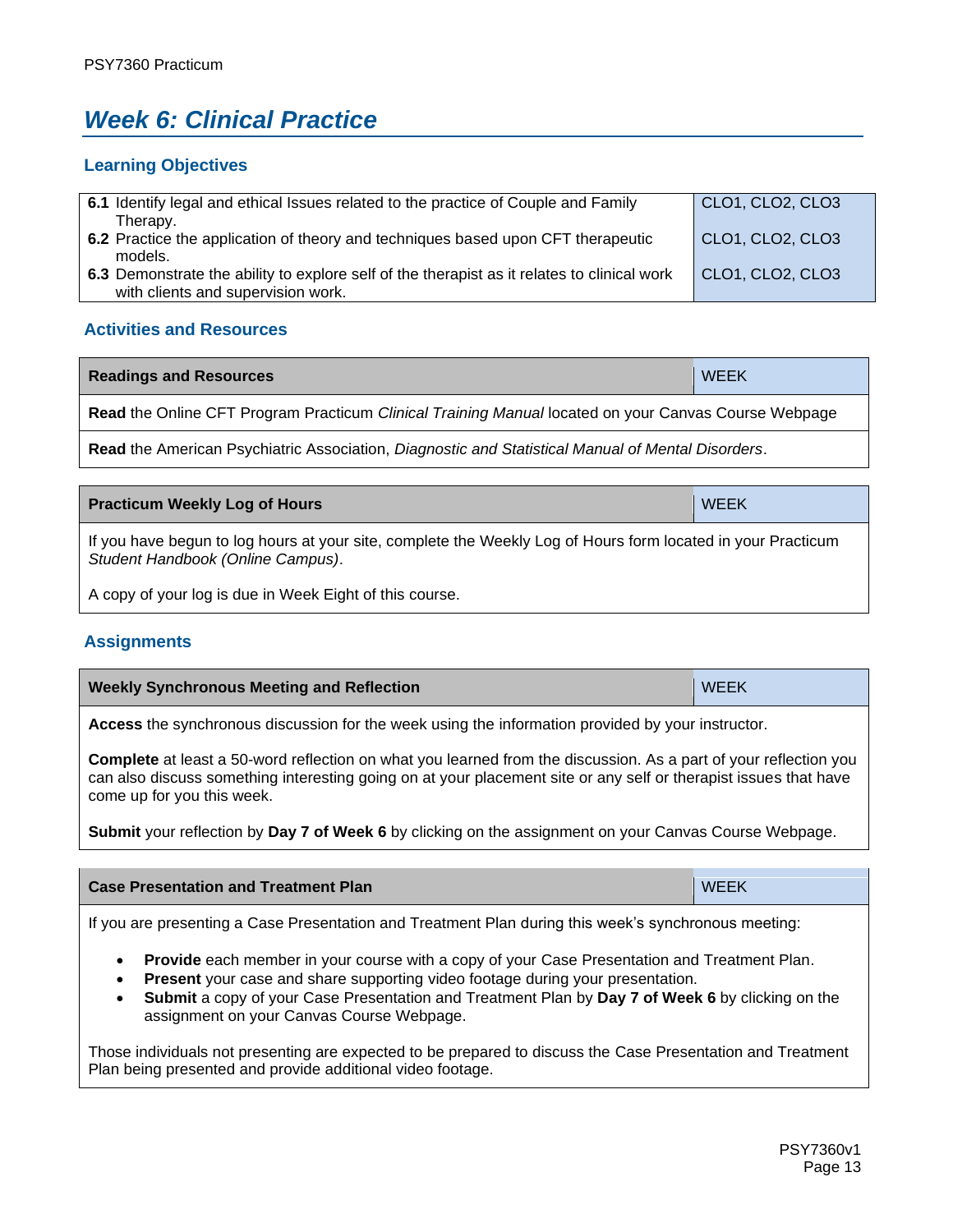# <span id="page-13-0"></span>*Week 7: Clinical Practice*

### **Learning Objectives**

| 7.1 Identify legal and ethical Issues related to the practice of Couple and Family          | CLO1, CLO2, CLO3 |
|---------------------------------------------------------------------------------------------|------------------|
| Therapy.                                                                                    |                  |
| 7.2 Practice the application of theory and techniques based upon CFT therapeutic            | CLO1, CLO2, CLO3 |
| models.                                                                                     |                  |
| 7.3 Demonstrate the ability to explore self of the therapist as it relates to clinical work | CLO1, CLO2, CLO3 |
| with clients and supervision work.                                                          |                  |

## **Activities and Resources**

| <b>Readings and Resources</b>                                                                        | <b>WEEK</b> |  |  |
|------------------------------------------------------------------------------------------------------|-------------|--|--|
| Read the Online CFT Program Practicum Clinical Training Manual located on your Canvas Course Webpage |             |  |  |
|                                                                                                      |             |  |  |

**Read** the American Psychiatric Association, *Diagnostic and Statistical Manual of Mental Disorders*.

| <b>Practicum Weekly Log of Hours</b>                                                                                                                                                                                              | <b>WEEK</b> |  |  |
|-----------------------------------------------------------------------------------------------------------------------------------------------------------------------------------------------------------------------------------|-------------|--|--|
| If you have begun to log hours at your site, complete the Weekly Log of Hours form located in your Practicum<br>Student Handbook (Online Campus).                                                                                 |             |  |  |
| $\mathbf{A}$ , and a set of the set of the set of the set of the set of the set of the set of the set of the set of the set of the set of the set of the set of the set of the set of the set of the set of the set of the set of |             |  |  |

A copy of your log is due in Wee Four of this course.

## **Assignments**

| <b>Weekly Synchronous Meeting and Reflection</b> | <b>WEEK</b> |
|--------------------------------------------------|-------------|
|--------------------------------------------------|-------------|

**Access** the synchronous discussion for the week using the information provided by your instructor.

**Complete** at least a 50-word reflection on what you learned from the discussion. As a part of your reflection you can also discuss something interesting going on at your placement site or any self or therapist issues that have come up for you this week.

**Submit** your reflection by **Day 7 of Week 7** by clicking on the assignment on your Canvas Course Webpage.

| <b>Case Presentation and Treatment Plan</b> | <b>WEEK</b> |
|---------------------------------------------|-------------|
|                                             |             |

If you are presenting a Case Presentation and Treatment Plan during this week's synchronous meeting:

- **Provide** each member in your course with a copy of your Case Presentation and Treatment Plan.
- **Present** your case and share supporting video footage during your presentation.
- **Submit** a copy of your Case Presentation and Treatment Plan by **Day 7 of Week 7** by clicking on the assignment on your Canvas Course Webpage.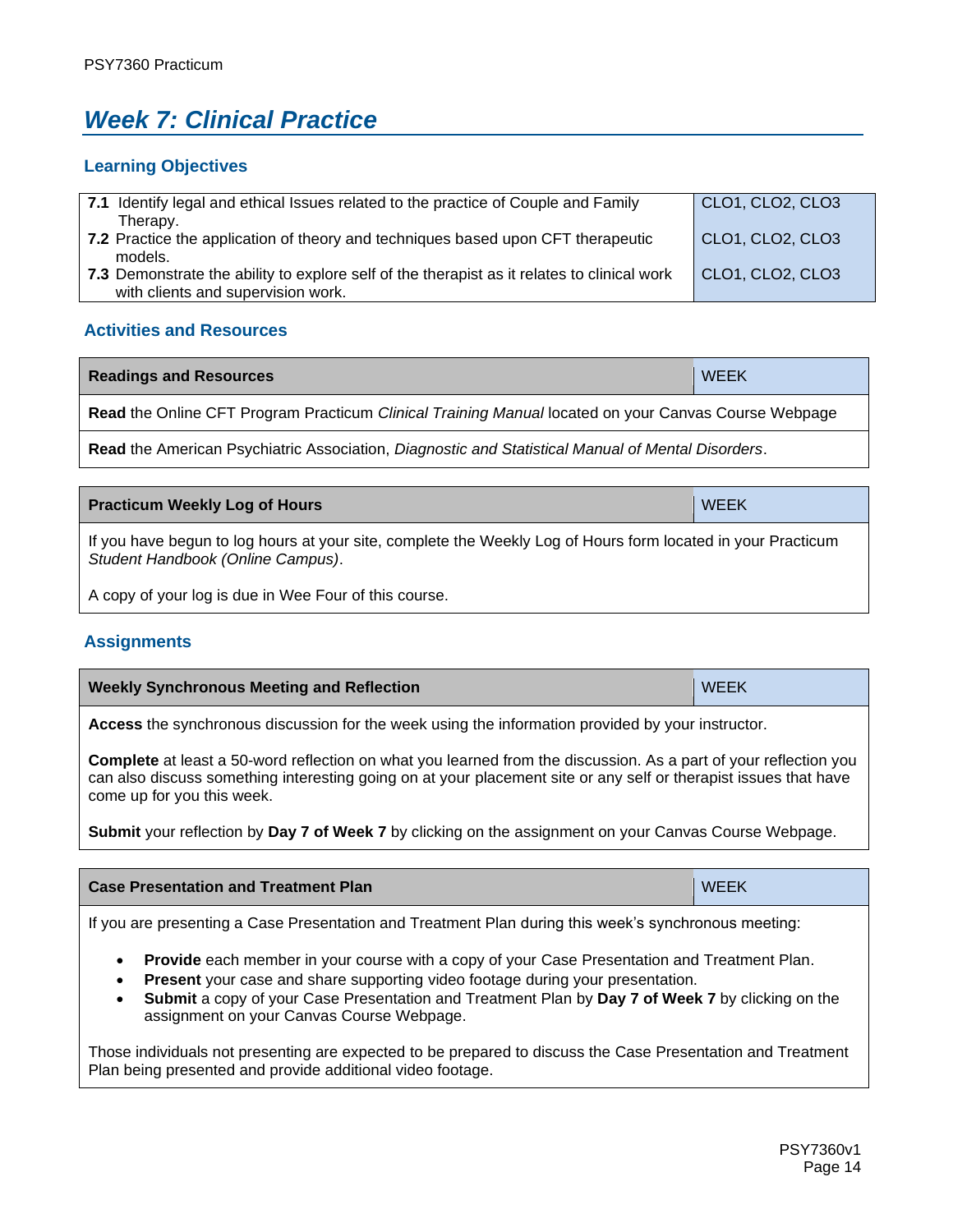# <span id="page-14-0"></span>*Week 8: Clinical Practice*

## **Learning Objectives**

| 8.1 Identify legal and ethical Issues related to the practice of Couple and Family<br>Therapy.                                    | CLO1, CLO2, CLO3 |
|-----------------------------------------------------------------------------------------------------------------------------------|------------------|
| 8.2 Practice the application of theory and techniques based upon CFT therapeutic<br>models.                                       | CLO1, CLO2, CLO3 |
| 8.3 Demonstrate the ability to explore self of the therapist as it relates to clinical work<br>with clients and supervision work. | CLO1, CLO2, CLO3 |

## **Activities and Resources**

| <b>Readings and Resources</b>                                                                        | <b>WEEK</b> |  |
|------------------------------------------------------------------------------------------------------|-------------|--|
| Read the Online CFT Program Practicum Clinical Training Manual located on your Canvas Course Webpage |             |  |
| Read the American Psychiatric Association, Diagnostic and Statistical Manual of Mental Disorders.    |             |  |

## **Assignments**

| <b>Weekly Synchronous Meeting and Reflection</b> | <b>WEEK</b> |
|--------------------------------------------------|-------------|
|--------------------------------------------------|-------------|

**Access** the synchronous discussion for the week using the information provided by your instructor.

**Complete** at least a 50-word reflection on what you learned from the discussion. As a part of your reflection you can also discuss something interesting going on at your placement site or any self or therapist issues that have come up for you this week.

**Submit** your reflection by **Day 7 of Week 2** by clicking on the assignment on your Canvas Course Webpage.

| <b>Case Presentation and Treatment Plan</b> | <b>WEEK</b> |
|---------------------------------------------|-------------|
|---------------------------------------------|-------------|

If you are presenting a Case Presentation and Treatment Plan during this week's synchronous meeting:

- **Provide** each member in your course with a copy of your Case Presentation and Treatment Plan.
- **Present** your case and share supporting video footage during your presentation.
- **Submit** a copy of your Case Presentation and Treatment Plan by **Day 7 of Week 8** by clicking on the assignment on your Canvas Course Webpage.

Those individuals not presenting are expected to be prepared to discuss the Case Presentation and Treatment Plan being presented and provide additional video footage.

#### **Self-Care Reflection COURSE**

**Prepare** a 500-750-word reflection on the different self-care activities you engaged in during Weeks 2-7 of this course. Be sure to address the following in your reflection: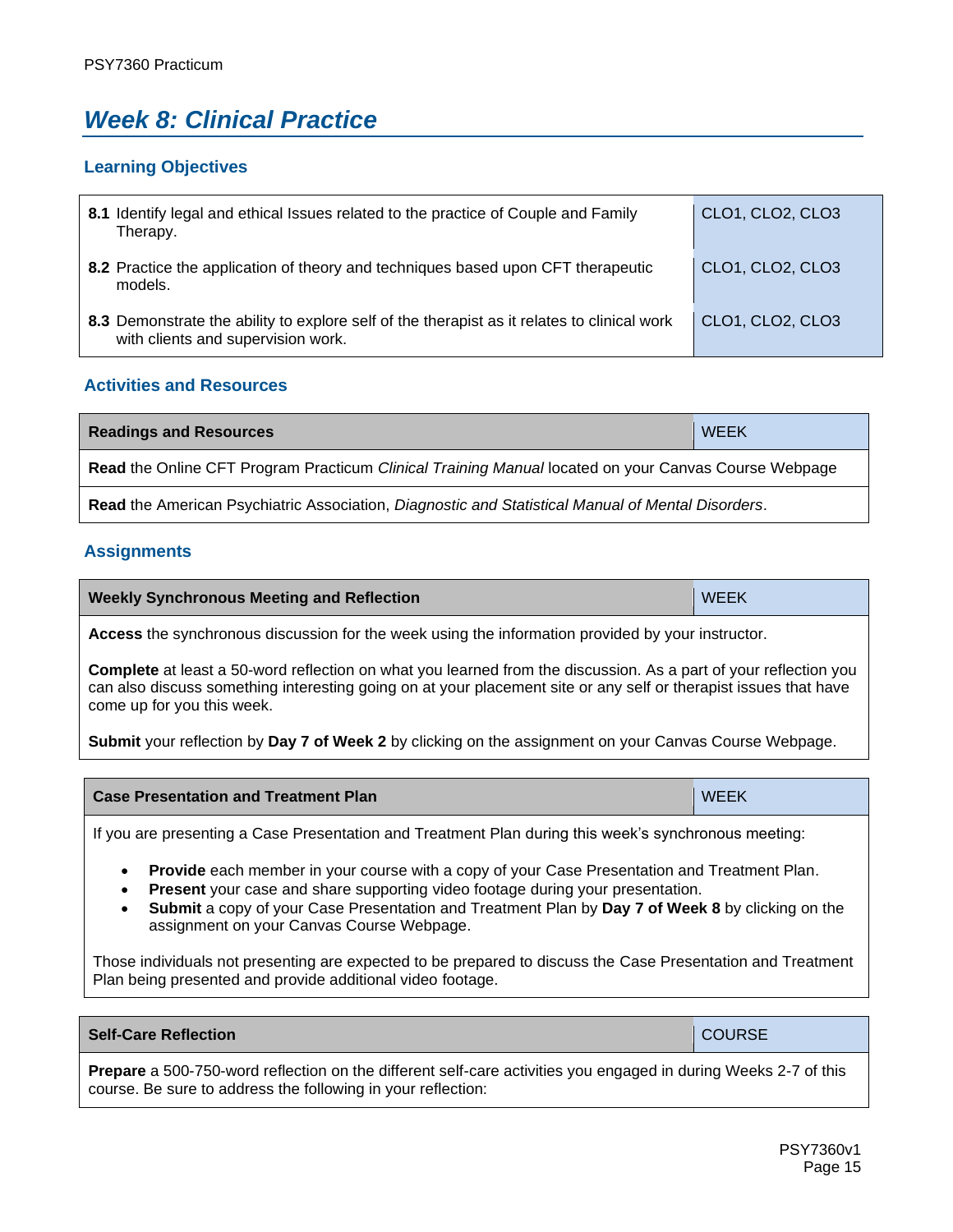- **Summarize** at least 5 of the self-care activities you engaged in during Weeks 2-7.
- **Identify** the most useful activities you engaged in and explain why you found them so useful.
- **Describe** the dangers of not practicing self-care.
- **Explain** the importance of integrated self-care activities into your life as you continue to grow within the field of counseling.
- **Identify** the different thoughts, feelings, and emotions that self-care activities help to manage.

**Submit** your assignment by **Day 7 of Week 8** by clicking on the assignment in Canvas and uploading your document.

| <b>Practicum Weekly Log of Hours</b> | <b>WEEK</b> |
|--------------------------------------|-------------|
|                                      |             |

**Submit** your log by **Day 7 of Week 8** by clicking on the assignment on your Canvas Course Webpage.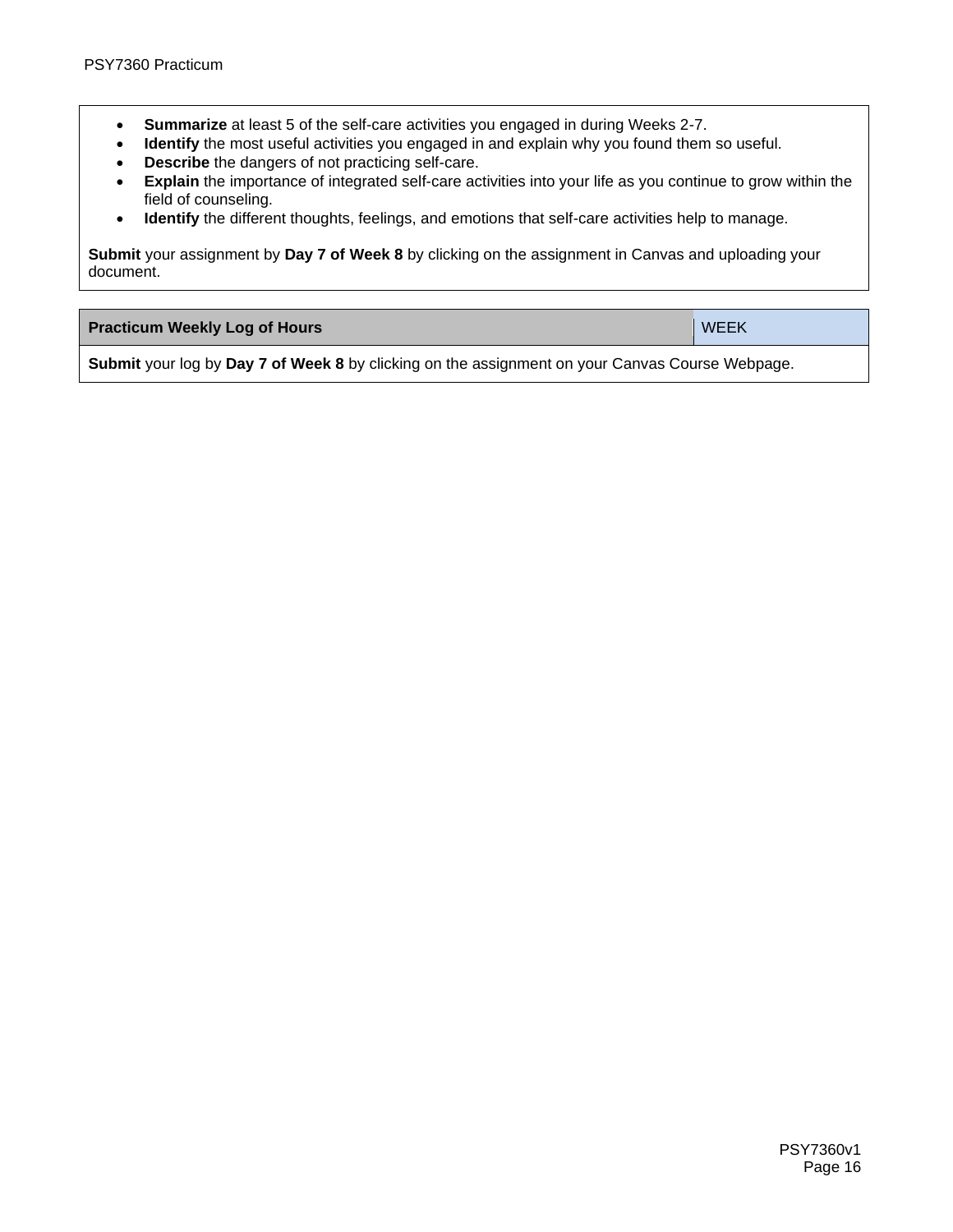## **Rubrics**

## **Introduction: 10 points**

| <b>POINTS</b>                                                                                                                    | 8                                                                                                                                                                   | 6.5                                                                                                                                                           | 5                                                                                                                                                           | 3.5                                                                                                                                                                       | 0                                                                                                                |
|----------------------------------------------------------------------------------------------------------------------------------|---------------------------------------------------------------------------------------------------------------------------------------------------------------------|---------------------------------------------------------------------------------------------------------------------------------------------------------------|-------------------------------------------------------------------------------------------------------------------------------------------------------------|---------------------------------------------------------------------------------------------------------------------------------------------------------------------------|------------------------------------------------------------------------------------------------------------------|
| <b>Prepared an</b><br>initial response<br>that accurately<br>addresses the<br>requirements<br>of the<br>questions.               | Exemplary;<br>completed with<br>no discernible<br>deficiencies;<br>exceeds<br>expectations;<br>advanced level<br>of preparedness<br>/ exceptional<br>understanding  | Completed with<br>few deficiencies;<br>at expected<br>level;<br>satisfactory;<br>demonstrated<br>expected level<br>of preparedness<br>and/or<br>understanding | Completed with<br>multiple minor<br>deficiencies;<br>overall below<br>graduate level;<br>indicative of<br>below average<br>preparedness or<br>understanding | Completed but<br>deficient in<br>some significant<br>way; well below<br>graduate level;<br>demonstrated<br>very little<br>preparedness or<br>very little<br>understanding | Not completed<br>or completed<br>insufficiently;<br>demonstrated<br>no<br>preparedness or<br>no<br>understanding |
| <b>POINTS</b>                                                                                                                    | 2                                                                                                                                                                   | 1.75                                                                                                                                                          | 1.5                                                                                                                                                         | 1.25                                                                                                                                                                      | 0                                                                                                                |
| <b>Initial posts</b><br>and peer<br>responses<br>included<br>correct<br>grammar and<br>syntax and<br>were easy to<br>understand. | Exemplary;<br>completed with<br>no discernible<br>deficiencies;<br>exceeds<br>expectations;<br>advanced level<br>of preparedness<br>/ exceptional<br>understanding. | Completed with<br>few deficiencies;<br>at expected<br>level;<br>satisfactory;<br>demonstrated<br>expected level<br>of preparedness<br>and/or<br>understanding | Completed with<br>multiple minor<br>deficiencies;<br>overall below<br>graduate level;<br>indicative of<br>below average<br>preparedness or<br>understanding | Completed but<br>deficient in<br>some significant<br>way; well below<br>graduate level;<br>demonstrated<br>very little<br>preparedness or<br>very little<br>understanding | Not completed<br>or completed<br>insufficiently;<br>demonstrated<br>no<br>preparedness or<br>no<br>understanding |

## **Case Presentation and Treatment Plan: 160 points**

| <b>POINTS</b>                                                                                                                      | 20                                                                                                                                                                                        | 17                                                                                                                                                                                                 | 14                                                                                                                                                                                | 11                                                                                                                                                                        | $\Omega$                                                                                                         |
|------------------------------------------------------------------------------------------------------------------------------------|-------------------------------------------------------------------------------------------------------------------------------------------------------------------------------------------|----------------------------------------------------------------------------------------------------------------------------------------------------------------------------------------------------|-----------------------------------------------------------------------------------------------------------------------------------------------------------------------------------|---------------------------------------------------------------------------------------------------------------------------------------------------------------------------|------------------------------------------------------------------------------------------------------------------|
| Included all<br>requested<br>information in<br>the handout<br>and Case<br><b>Presentation</b><br>form.                             | Exemplary;<br>completed with<br>no discernible<br>deficiencies;<br>exceeds<br>expectations;<br>advanced level<br>of preparedness<br>/ exceptional<br>understanding.                       | Completed with<br>few deficiencies;<br>at expected<br>level;<br>satisfactory;<br>demonstrated<br>expected level<br>of preparedness<br>and/or<br>understanding                                      | Completed with<br>multiple minor<br>deficiencies;<br>overall below<br>graduate level;<br>indicative of<br>below average<br>preparedness or<br>understanding                       | Completed but<br>deficient in<br>some significant<br>way; well below<br>graduate level;<br>demonstrated<br>very little<br>preparedness or<br>very little<br>understanding | Not completed<br>or completed<br>insufficiently;<br>demonstrated<br>no<br>preparedness or<br>no<br>understanding |
| <b>POINTS</b>                                                                                                                      | 20                                                                                                                                                                                        | 17                                                                                                                                                                                                 | 14                                                                                                                                                                                | 11                                                                                                                                                                        | 0                                                                                                                |
| An appropriate<br>assessment<br>was conducted<br>and is<br>consistent with<br>theory and<br>practicum<br>placement<br>requirements | Assignment<br>shows an in-<br>depth reflection<br>with a firm<br>understanding of<br>the concepts.<br>Examples are<br>relevant with a<br>strong<br>connection to<br>the week's<br>topics. | Assignment<br>shows a level of<br>reflection with a<br>clear<br>understanding of<br>concepts.<br>Examples are<br>used to support<br>the reflection;<br>however, some<br>components are<br>unclear, | Assignment<br>provides some<br>level of<br>reflection, but<br>connections<br>made are<br>unclear or<br>appear<br>inaccurate.<br>Some examples<br>are used but<br>does not clearly | Lacks an in-<br>depth reflection<br>and fails to<br>provide an<br>understanding of<br>the concepts.<br>Examples are<br>not used or do<br>not support the<br>reflection.   | Not completed<br>or completed<br>insufficiently;<br>demonstrated<br>no<br>preparedness or<br>no<br>understanding |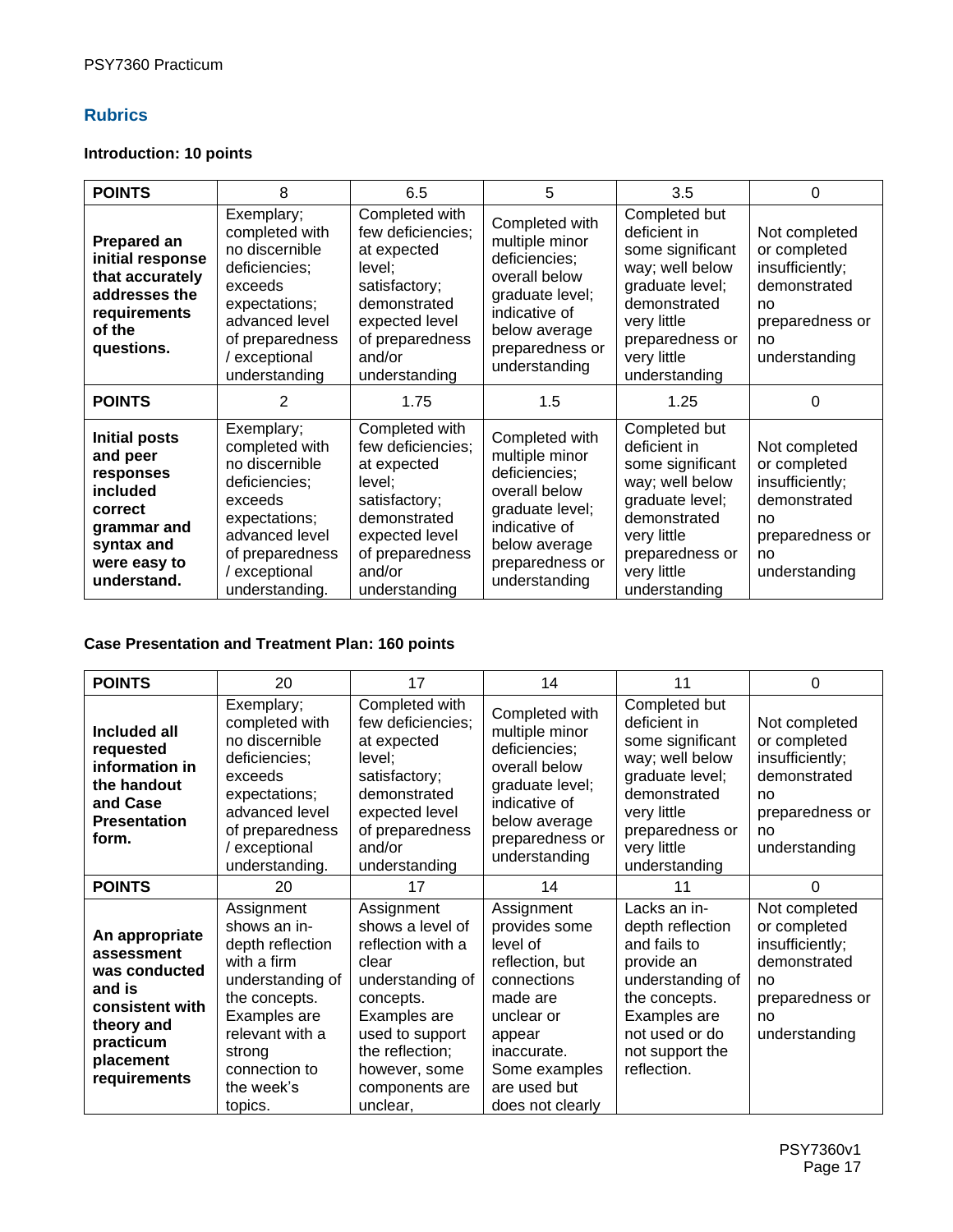|                                                                                                                     |                                                                                                                                                                                           | irrelevant, or<br>inaccurate.                                                                                                                                                                                                       | support the<br>reflection.                                                                                                                                                                                      |                                                                                                                                                                         |                                                                                                                  |
|---------------------------------------------------------------------------------------------------------------------|-------------------------------------------------------------------------------------------------------------------------------------------------------------------------------------------|-------------------------------------------------------------------------------------------------------------------------------------------------------------------------------------------------------------------------------------|-----------------------------------------------------------------------------------------------------------------------------------------------------------------------------------------------------------------|-------------------------------------------------------------------------------------------------------------------------------------------------------------------------|------------------------------------------------------------------------------------------------------------------|
|                                                                                                                     |                                                                                                                                                                                           |                                                                                                                                                                                                                                     |                                                                                                                                                                                                                 |                                                                                                                                                                         |                                                                                                                  |
| <b>POINTS</b>                                                                                                       | 20                                                                                                                                                                                        | 17                                                                                                                                                                                                                                  | 14                                                                                                                                                                                                              | 11                                                                                                                                                                      | 0                                                                                                                |
| <b>Cultural and</b><br>contextual<br>issues are<br>adequately<br>taken into<br>account                              | Assignment<br>shows an in-<br>depth reflection<br>with a firm<br>understanding of<br>the concepts.<br>Examples are<br>relevant with a<br>strong<br>connection to<br>the week's<br>topics. | Assignment<br>shows a level of<br>reflection with a<br>clear<br>understanding of<br>concepts.<br>Examples are<br>used to support<br>the reflection;<br>however, some<br>components are<br>unclear,<br>irrelevant, or<br>inaccurate. | Assignment<br>provides some<br>level of<br>reflection, but<br>connections<br>made are<br>unclear or<br>appear<br>inaccurate.<br>Some examples<br>are used but<br>does not clearly<br>support the<br>reflection. | Lacks an in-<br>depth reflection<br>and fails to<br>provide an<br>understanding of<br>the concepts.<br>Examples are<br>not used or do<br>not support the<br>reflection. | Not completed<br>or completed<br>insufficiently;<br>demonstrated<br>no<br>preparedness or<br>no<br>understanding |
| <b>POINTS</b>                                                                                                       | 20                                                                                                                                                                                        | 17                                                                                                                                                                                                                                  | 14                                                                                                                                                                                                              | 11                                                                                                                                                                      | $\mathbf 0$                                                                                                      |
| The diagnosis<br>is consistent<br>with case<br>conceptualizati<br>on and<br>presenting<br>symptoms                  | Assignment<br>shows an in-<br>depth reflection<br>with a firm<br>understanding of<br>the concepts.<br>Examples are<br>relevant with a<br>strong<br>connection to<br>the week's<br>topics. | Assignment<br>shows a level of<br>reflection with a<br>clear<br>understanding of<br>concepts.<br>Examples are<br>used to support<br>the reflection;<br>however, some<br>components are<br>unclear,<br>irrelevant, or<br>inaccurate. | Assignment<br>provides some<br>level of<br>reflection, but<br>connections<br>made are<br>unclear or<br>appear<br>inaccurate.<br>Some examples<br>are used but<br>does not clearly<br>support the<br>reflection. | Lacks an in-<br>depth reflection<br>and fails to<br>provide an<br>understanding of<br>the concepts.<br>Examples are<br>not used or do<br>not support the<br>reflection. | Not completed<br>or completed<br>insufficiently;<br>demonstrated<br>no<br>preparedness or<br>no<br>understanding |
| <b>POINTS</b>                                                                                                       | 20                                                                                                                                                                                        | 17                                                                                                                                                                                                                                  | 14                                                                                                                                                                                                              | 11                                                                                                                                                                      | $\mathbf 0$                                                                                                      |
| <b>Treatment plan</b><br>is consistent<br>with theory and<br>seems tailored<br>and<br>appropriate for<br>the client | Assignment<br>shows an in-<br>depth reflection<br>with a firm<br>understanding of<br>the concepts.<br>Examples are<br>relevant with a<br>strong<br>connection to<br>the week's<br>topics. | Assignment<br>shows a level of<br>reflection with a<br>clear<br>understanding of<br>concepts.<br>Examples are<br>used to support<br>the reflection;<br>however, some<br>components are<br>unclear,<br>irrelevant, or<br>inaccurate. | Assignment<br>provides some<br>level of<br>reflection, but<br>connections<br>made are<br>unclear or<br>appear<br>inaccurate.<br>Some examples<br>are used but<br>does not clearly<br>support the<br>reflection. | Lacks an in-<br>depth reflection<br>and fails to<br>provide an<br>understanding of<br>the concepts.<br>Examples are<br>not used or do<br>not support the<br>reflection. | Not completed<br>or completed<br>insufficiently;<br>demonstrated<br>no<br>preparedness or<br>no<br>understanding |
| <b>POINTS</b>                                                                                                       | 20                                                                                                                                                                                        | 17                                                                                                                                                                                                                                  | 14                                                                                                                                                                                                              | 11                                                                                                                                                                      | $\mathbf 0$                                                                                                      |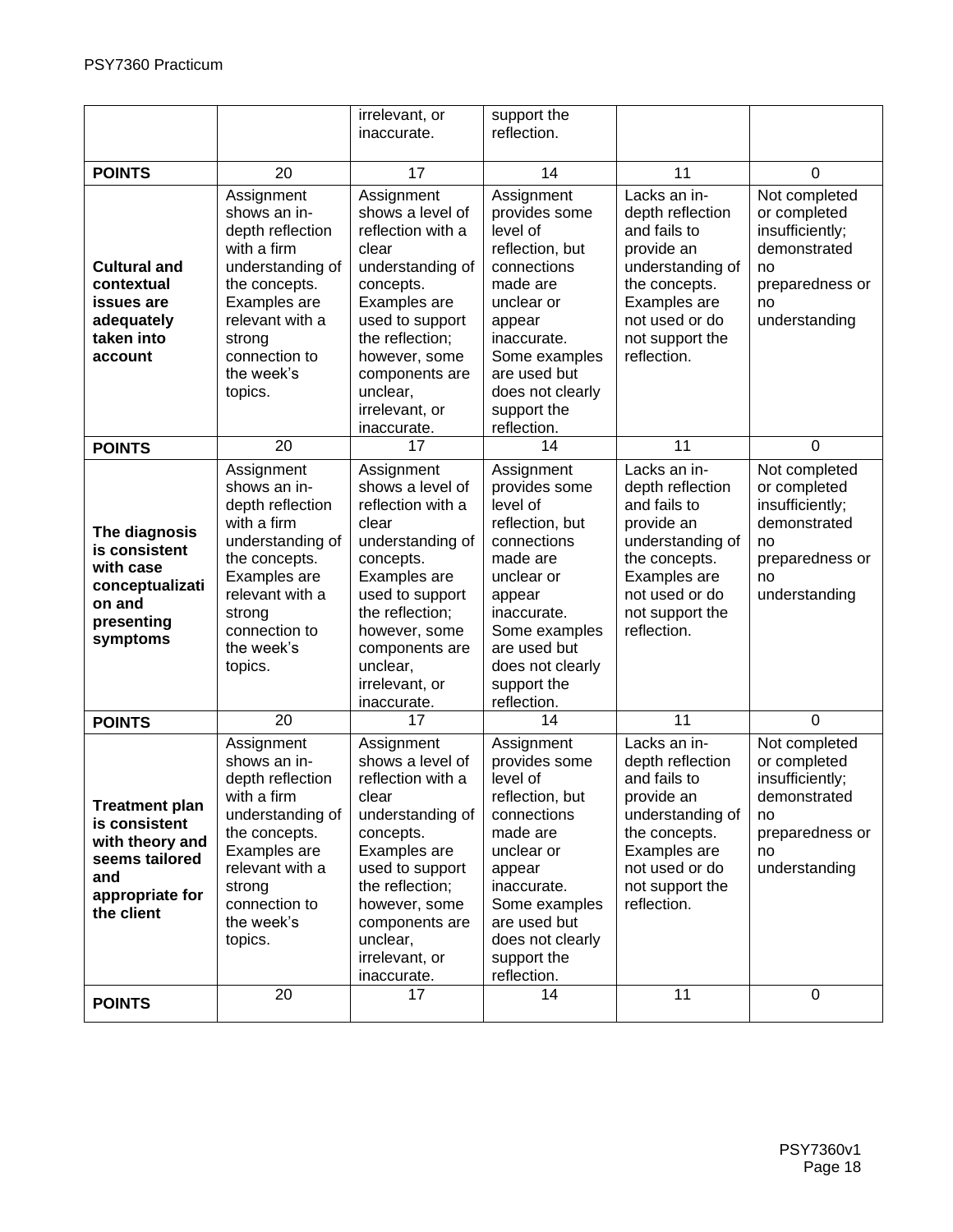| <b>Interventions</b><br>are consistent<br>with the theory<br>and stage of                                                                                           | Assignment<br>shows an in-<br>depth reflection<br>with a firm<br>understanding of<br>the concepts.<br>Examples are<br>relevant with a                                                     | Assignment<br>shows a level of<br>reflection with a<br>clear<br>understanding of<br>concepts.<br>Examples are<br>used to support                                                                                                    | Assignment<br>provides some<br>level of<br>reflection, but<br>connections<br>made are<br>unclear or<br>appear                                                                                                   | Lacks an in-<br>depth reflection<br>and fails to<br>provide an<br>understanding of<br>the concepts.<br>Examples are<br>not used or do                                   | Not completed<br>or completed<br>insufficiently;<br>demonstrated<br>no<br>preparedness or<br>no<br>understanding |
|---------------------------------------------------------------------------------------------------------------------------------------------------------------------|-------------------------------------------------------------------------------------------------------------------------------------------------------------------------------------------|-------------------------------------------------------------------------------------------------------------------------------------------------------------------------------------------------------------------------------------|-----------------------------------------------------------------------------------------------------------------------------------------------------------------------------------------------------------------|-------------------------------------------------------------------------------------------------------------------------------------------------------------------------|------------------------------------------------------------------------------------------------------------------|
| therapy                                                                                                                                                             | strong<br>connection to<br>the week's<br>topics.                                                                                                                                          | the reflection;<br>however, some<br>components are<br>unclear,<br>irrelevant, or<br>inaccurate.                                                                                                                                     | inaccurate.<br>Some examples<br>are used but<br>does not clearly<br>support the<br>reflection.                                                                                                                  | not support the<br>reflection.                                                                                                                                          |                                                                                                                  |
| <b>POINTS</b>                                                                                                                                                       | $\overline{20}$                                                                                                                                                                           | 17                                                                                                                                                                                                                                  | 14                                                                                                                                                                                                              | 11                                                                                                                                                                      | $\mathbf 0$                                                                                                      |
| Video clips are<br>recent and<br>relevant;<br>shows sense of<br>presence with<br>client(s).                                                                         | Assignment<br>shows an in-<br>depth reflection<br>with a firm<br>understanding of<br>the concepts.<br>Examples are<br>relevant with a<br>strong<br>connection to<br>the week's<br>topics. | Assignment<br>shows a level of<br>reflection with a<br>clear<br>understanding of<br>concepts.<br>Examples are<br>used to support<br>the reflection;<br>however, some<br>components are<br>unclear,<br>irrelevant, or<br>inaccurate. | Assignment<br>provides some<br>level of<br>reflection, but<br>connections<br>made are<br>unclear or<br>appear<br>inaccurate.<br>Some examples<br>are used but<br>does not clearly<br>support the<br>reflection. | Lacks an in-<br>depth reflection<br>and fails to<br>provide an<br>understanding of<br>the concepts.<br>Examples are<br>not used or do<br>not support the<br>reflection. | Not completed<br>or completed<br>insufficiently;<br>demonstrated<br>no<br>preparedness or<br>no<br>understanding |
| <b>POINTS</b>                                                                                                                                                       | $\overline{20}$                                                                                                                                                                           | 17                                                                                                                                                                                                                                  | $\overline{14}$                                                                                                                                                                                                 | 11                                                                                                                                                                      | $\overline{0}$                                                                                                   |
| <b>Student is able</b><br>to adequately<br>evaluate<br>her/his skill<br>level and<br>needs; is<br>responsive to<br>feedback; acts<br>in a<br>professional<br>manner | Assignment<br>shows an in-<br>depth reflection<br>with a firm<br>understanding of<br>the concepts.<br>Examples are<br>relevant with a<br>strong<br>connection to<br>the week's<br>topics. | Assignment<br>shows a level of<br>reflection with a<br>clear<br>understanding of<br>concepts.<br>Examples are<br>used to support<br>the reflection;<br>however, some<br>components are<br>unclear,<br>irrelevant, or<br>inaccurate. | Assignment<br>provides some<br>level of<br>reflection, but<br>connections<br>made are<br>unclear or<br>appear<br>inaccurate.<br>Some examples<br>are used but<br>does not clearly<br>support the<br>reflection. | Lacks an in-<br>depth reflection<br>and fails to<br>provide an<br>understanding of<br>the concepts.<br>Examples are<br>not used or do<br>not support the<br>reflection. | Not completed<br>or completed<br>insufficiently;<br>demonstrated<br>no<br>preparedness or<br>no<br>understanding |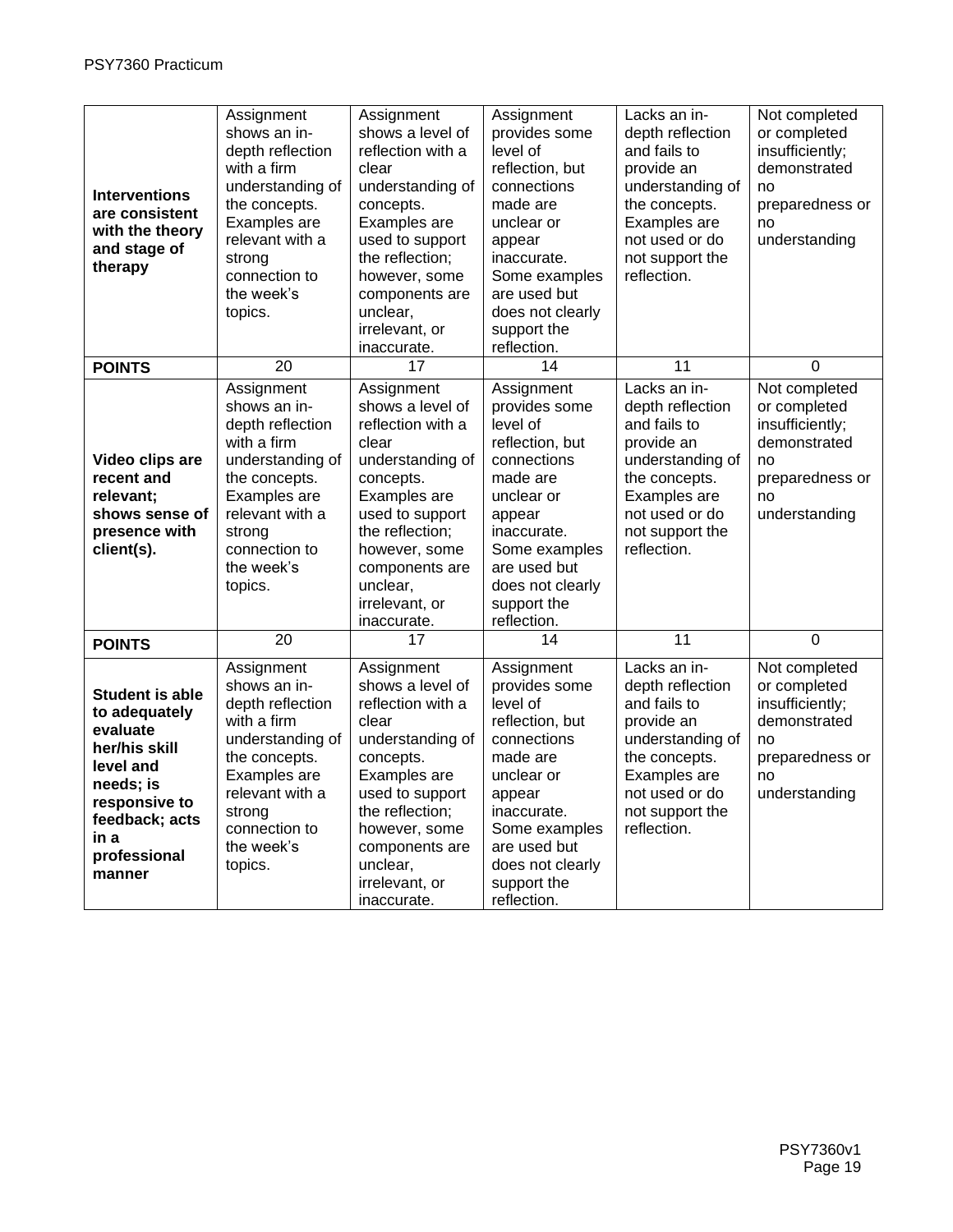## **Self-Care Reflection – 25 points**

| <b>POINTS</b>                                                                                                                                                                                                                              | 8                                                                                                                                                                  | $\overline{7}$                                                                                                                                                       | 6                                                                                                                                                           | 5                                                                                                                                                                         | 0                                                                                                                |
|--------------------------------------------------------------------------------------------------------------------------------------------------------------------------------------------------------------------------------------------|--------------------------------------------------------------------------------------------------------------------------------------------------------------------|----------------------------------------------------------------------------------------------------------------------------------------------------------------------|-------------------------------------------------------------------------------------------------------------------------------------------------------------|---------------------------------------------------------------------------------------------------------------------------------------------------------------------------|------------------------------------------------------------------------------------------------------------------|
| <b>Summarized at</b><br>least 5 of the<br>self-care<br>activities you<br>engaged in<br>during Weeks<br>$2 - 7.$<br><b>Identified the</b><br>most useful<br>activities you<br>engaged in and<br>explain why<br>you found<br>them so useful. | Exemplary;<br>completed with<br>no discernible<br>deficiencies;<br>exceeds<br>expectations;<br>advanced level<br>of preparedness<br>/ exceptional<br>understanding | Completed with<br>few deficiencies;<br>at expected<br>level;<br>satisfactory;<br>demonstrated<br>expected level<br>of preparedness<br>and/or<br>understanding        | Completed with<br>multiple minor<br>deficiencies;<br>overall below<br>graduate level;<br>indicative of<br>below average<br>preparedness or<br>understanding | Completed but<br>deficient in<br>some significant<br>way; well below<br>graduate level;<br>demonstrated<br>very little<br>preparedness or<br>very little<br>understanding | Not completed<br>or completed<br>insufficiently;<br>demonstrated<br>no<br>preparedness or<br>no<br>understanding |
| <b>POINTS</b>                                                                                                                                                                                                                              | 8                                                                                                                                                                  | $\overline{7}$                                                                                                                                                       | 6                                                                                                                                                           | 5                                                                                                                                                                         | 0                                                                                                                |
| <b>Described the</b><br>dangers of not<br>practicing self-<br>care.<br><b>Explained the</b><br>importance of<br>integrated self-<br>care activities<br>into your life as<br>you continue to<br>grow within the<br>field of<br>counseling.  | Exemplary;<br>completed with<br>no discernible<br>deficiencies;<br>exceeds<br>expectations;<br>advanced level<br>of preparedness<br>/ exceptional<br>understanding | Completed with<br>few deficiencies:<br>at expected<br>level;<br>satisfactory;<br>demonstrated<br>expected level<br>of preparedness<br>and/or<br>understanding        | Completed with<br>multiple minor<br>deficiencies;<br>overall below<br>graduate level;<br>indicative of<br>below average<br>preparedness or<br>understanding | Completed but<br>deficient in<br>some significant<br>way; well below<br>graduate level;<br>demonstrated<br>very little<br>preparedness or<br>very little<br>understanding | Not completed<br>or completed<br>insufficiently;<br>demonstrated<br>no<br>preparedness or<br>no<br>understanding |
| <b>POINTS</b>                                                                                                                                                                                                                              | 4                                                                                                                                                                  | 3.5                                                                                                                                                                  | 3                                                                                                                                                           | 2.5                                                                                                                                                                       | $\mathbf 0$                                                                                                      |
| <b>Identified the</b><br>different<br>thoughts,<br>feelings, and<br>emotions that<br>self-care<br>activities help<br>to manage.                                                                                                            | Assignment<br>contains almost<br>no errors in<br>grammar,<br>punctuation, or<br>spelling. Length<br>is appropriate<br>with standard<br>margins and<br>font.        | Assignment<br>contains very<br>few errors in<br>grammar,<br>punctuation, or<br>spelling. Length<br>is very near<br>expected with<br>standard<br>margins and<br>font. | Assignment<br>contains several<br>errors in<br>grammar,<br>punctuation, or<br>spelling. Length<br>is somewhat<br>less than<br>expected.                     | Assignment<br>contains far<br>more errors in<br>grammar,<br>punctuation, or<br>spelling than is<br>acceptable.<br>Length is far<br>less than<br>expected.                 | Not completed<br>or completed<br>insufficiently;<br>demonstrated<br>no<br>preparedness or<br>no<br>understanding |
| <b>POINTS</b>                                                                                                                                                                                                                              | $\overline{\mathbf{3}}$                                                                                                                                            | 2.5                                                                                                                                                                  | $\overline{2}$                                                                                                                                              | 1.5                                                                                                                                                                       | $\mathbf 0$                                                                                                      |
| <b>APA Format,</b><br>grammar,<br>punctuation, &<br>spelling                                                                                                                                                                               | Assignment<br>contains almost<br>no errors in<br>grammar,<br>punctuation, or<br>spelling. Length<br>is appropriate<br>with standard                                | Assignment<br>contains very<br>few errors in<br>grammar,<br>punctuation, or<br>spelling. Length<br>is very near<br>expected with                                     | Assignment<br>contains several<br>errors in<br>grammar,<br>punctuation, or<br>spelling. Length<br>is somewhat                                               | Assignment<br>contains far<br>more errors in<br>grammar,<br>punctuation, or<br>spelling than is<br>acceptable.<br>Length is far                                           | Not completed<br>or completed<br>insufficiently;<br>demonstrated<br>no<br>preparedness or<br>no<br>understanding |